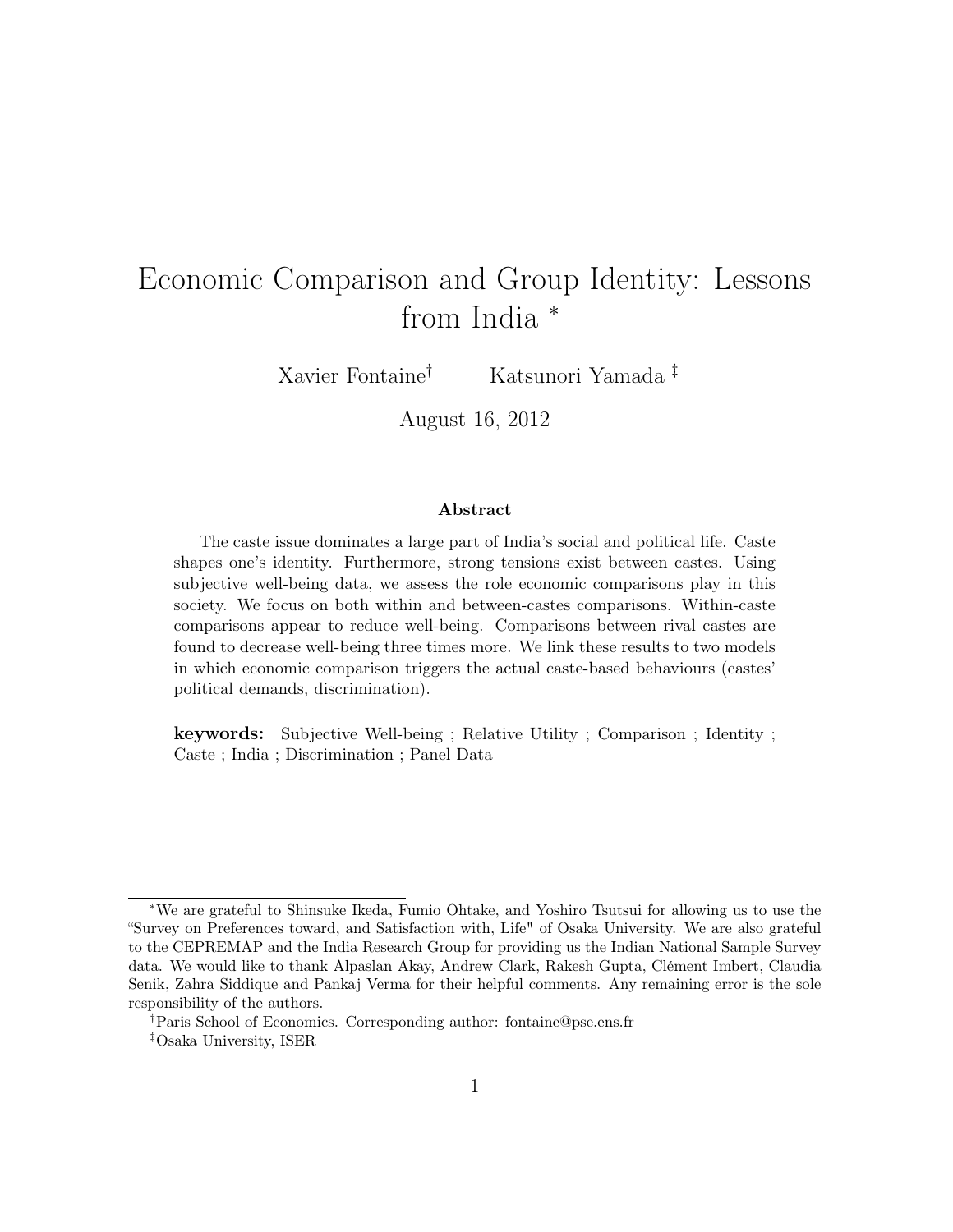India is a rare example of a large country endowed with a clear social stratification. Identity depends deeply on the caste one receives at birth. Caste belonging largely defines one's position in society and economy.

Strong antagonisms oppose castes. These antagonisms often take the form of discrimination toward low castes, but also translate sometimes into violence. Deprived castes have been claiming, and still claim for quotas in education and in the labour market to compensate for their situation.

The idea one's utility depends on others' consumption may explain part of this dynamic. Improvements in the rival castes' living conditions may decrease one's utility. Under some conditions, this may lead castes to discriminate against each other. The other way around, some types of relative feelings toward people from the same caste may lead to claims for caste-specific policies (positive discrimination).

This paper uses subjective well-being data to quantify the strength of these within and between-castes comparisons. These results are then connected to models explaining caste-based behaviours (political claims, discrimination) on the basis of economic comparison.

We make a joint use of two data sets. The first one is an urban panel survey containing an happiness question. The second one is a large, representative Indian population survey. This second data set makes it possible to compute the expenditure level in the groups respondents are likely to compare to.

Our main empirical results are threefold. Within-caste comparison appears to affect well-being negatively. Indians also compare to people from the rival castes. Between-castes comparison actually decreases well-being three times more than within-caste comparison. These results are shown to be consistent with the actual caste-based discriminations, and to a weaker extent with the claims for castetargeting policies.

## 1 Conceptual Framework

## 1.1 A Conflictual Caste Society<sup>1</sup>

Although 3 000 years-old, the caste system continues to play a central role in India. This system divides Indians into four classes (varna) and thousands of small communities (*jati*). This clustering strongly frames social and economic behaviours. Caste, indeed, influences deeply one's role and position in society (occupation, marriage, to whom one can interact with. . . ).

<sup>&</sup>lt;sup>1</sup>This section substantially draws on Susan Bayly's 2001 general survey of the recent history of the Indian caste society.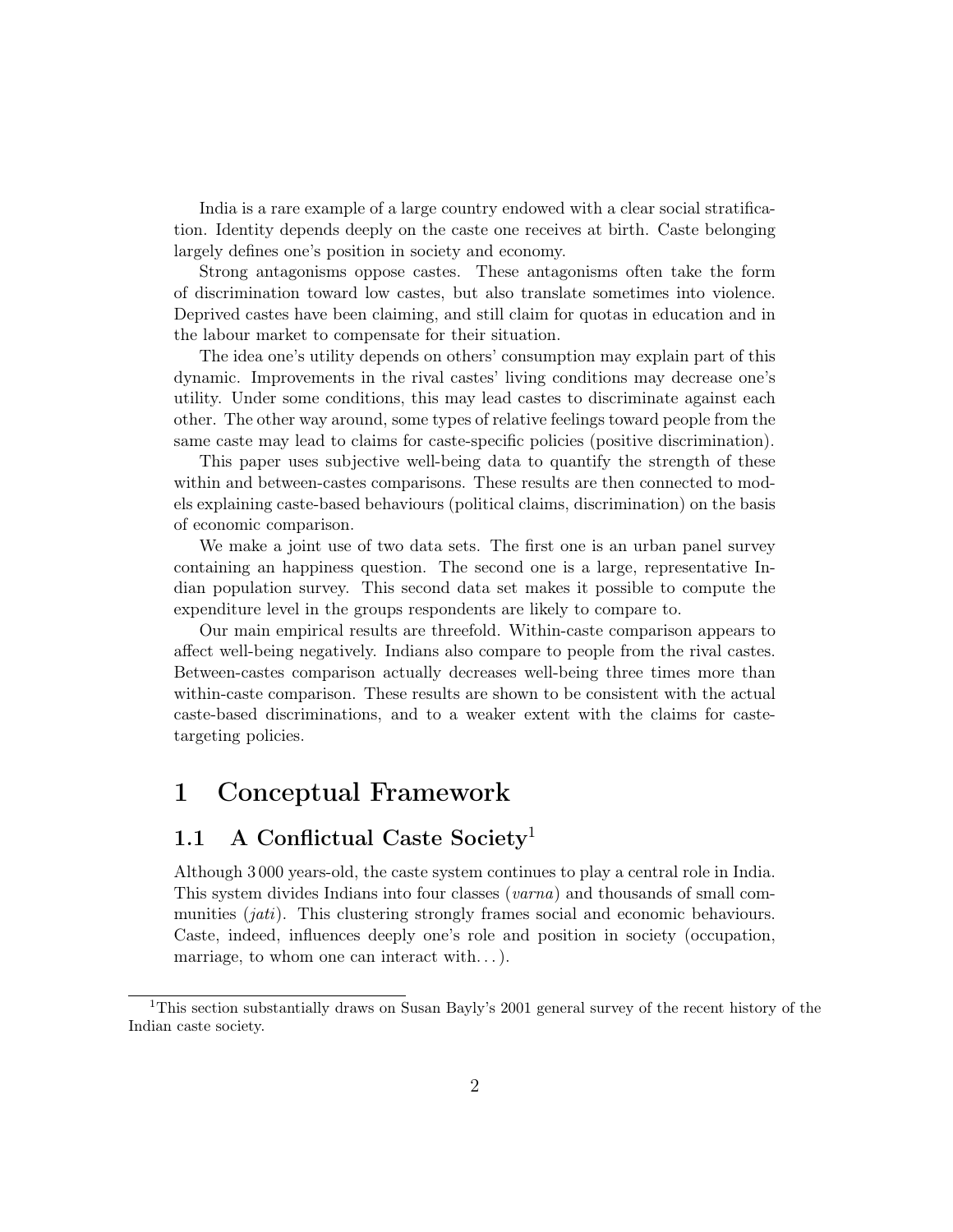India's caste structure is actually highly conflictual, and generates massive inequalities. This caste system is indeed not only a clustering: it is a social ordering. Caste determines the level of pureness of an individual. Impure occupations (cleaning, undertaking . . . ) are reserved to low castes. For an orthodox Hindu from the highest castes, interacting with low-caste members may even soil purity. As a matter of fact, Indians still mostly marry inside their own *jati* (Munshi and Rosenzweig (2006)).

These social inequalities translates into economic inequalities. The first Indian Constitution (1950) groups the different *jati* into four broader categories, depending on the level of deprivation and social stigma they face. This typology simplifies the study of caste inequalities, and will be used throughout this paper. First, the Scheduled Castes ("untouchables", or Dalits) and the Scheduled Tribes (the tribals), are considered as "impure". Above them are the *Other Backward Castes*. Even though the castes composing this latter category are mostly considered as "pure", they are still below the rest of the population in the caste hierarchy, and suffer from the caste system. Eventually, the rest of the population is categorised as the Other.

In spite of large reservations for the deprived castes in education and administration since the 50s (Bayly (2001), chapter 7), between-castes economic disparities remain dramatic. In terms of per capita household expenditure, Indians from higher castes consume on average 63  $\%$  and 46  $\%$  more than, respectively, Scheduled Tribes and Scheduled Castes<sup>2</sup>, and 27 % more than the Other Backward Castes<sup>3</sup>.

This system does not only generate massive inequalities: it is also (and consequently) conflictual. A large literature documents the discriminations low-castes' members suffer from. On the labour market, the persistency of these discriminations has been assessed using both non-experimental (e.g. Banerjee and Knight (1985)) and experimental methods (testing methods: Banerjee et al. (2009), Siddique  $(2011)$ ). Low castes also face discriminations on the housing market <sup>4</sup>. The other way around, deprived castes very actively struggle to extend the reservation policies they benefit from, sometimes even asking for quotas in the private sector<sup>5</sup>. Symptomatic of these tensions are the violent conflicts – or "caste wars" – arising in rural India on a regular basis <sup>6</sup> . Symptomatic also is the preponderant role of

<sup>2</sup>Authors' computation based on the 2009-10 round of the National Sample Survey, with a sample size of 570 000 individuals.

<sup>3</sup>Even in the historically very egalitarian, anti-caste state of Kerala, Deshpande (2000) find caste disparities to drive overall inequalities.

 ${}^{4}$ Bayly (2001), pp. 359-362

 ${}^{5}$ Bayly (2001), chapter 7.

<sup>6</sup>Bayly (2001), chapter 9, pp. 342-358.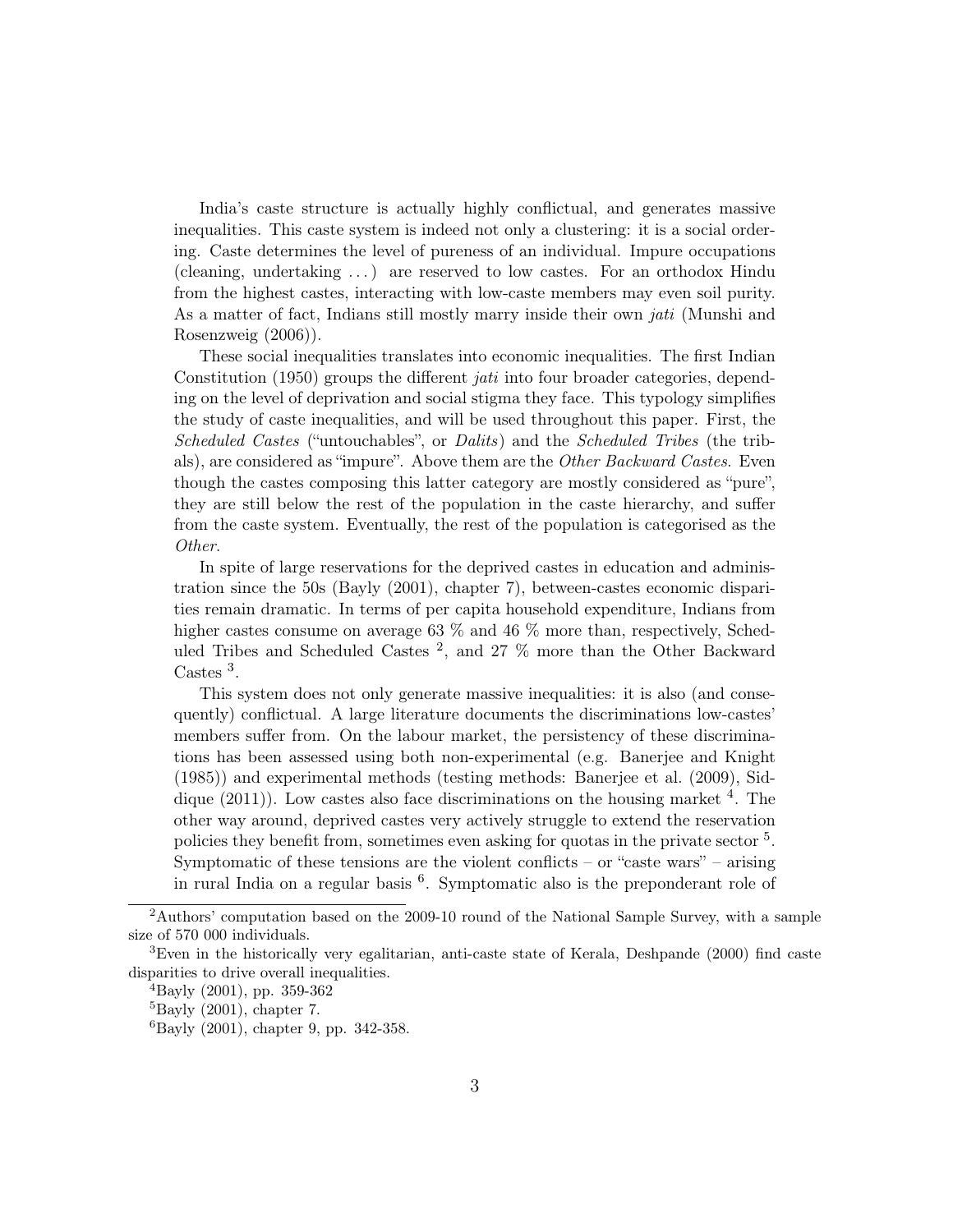these tensions in India's political life from Independence onwards<sup>7</sup>.

### 1.2 Theory and Prediction

We consider the following relative utility function:

$$
U_i = \beta_y ln(y_i) + \beta_c ln(y_{\text{case}_i}) + \beta_r ln(y_{\text{rival}_i})
$$

Where  $y_i$  stands for i's expenditure ;  $y_{\text{case}_i}$  represents the i's caste expenditure level – typically the average or median. Eventually,  $y_{rival_i}$  is the expenditure level in the rival castes. This logarithmic-type of specification is widely used to model relative utility  $8$ .

Between-castes rivalries mostly oppose low castes to higher castes (see section 1.1). Rival castes are thus defined the following way  $9$ :

- ("high") Other Castes are the rivals of Scheduled Castes, Scheduled Tribes and Other Backward Castes
- Scheduled Castes, Scheduled Tribes and Other Backward Castes are the rivals to the Other Castes

Our first interest lays in the sign of both  $\beta_c$  and  $\beta_r$ . The sign of  $\beta_c$  is hard to predict. The theories of envy and conspicuous (Veblen (1899), Duesenberry (1949)) posit that an increase in others' expenditure makes one feel deprived, thus decreasing his well-being. In this case,  $\beta_c < 0$  may be negative.

The other way around, well-being may actually increase with caste expenditure <sup>10</sup>. This may happen when one uses others' consumption to predict her own future level of expenditure. The higher the level of expenditure in the caste, the higher the expected level of own expenditure. Because her expectations are imrpoving, the individual feels better off (Hirschman and Rothschild (1973) ; see Card et al. (2010) for a formalisation). When this informational effect overwhelms envy,  $\beta_c > 0$ , but these two effects may also balance each other  $(\beta_c = 0)$ .

Within-caste insurance mechanisms may also partly compensate the negative feelings triggered by envy ; not forgetting altruism (or fellowship feelings) toward people from the same caste <sup>11</sup>.

<sup>&</sup>lt;sup>7</sup>Cf. the rise of the anti-reservation party BJP in the 80s and 90s (Bayly  $(2001)$ , pp.296-300). <sup>8</sup>See Clark et al. (2008) for a development of the model and a literature review.

<sup>9</sup>To some extent, however, some Indians from the Other Backward Castes have considered the Scheduled Tribes as a threat. See Bayly (2001), chapter 9, p.347. Due to the limited size of our sample, this paper sticks to the main picture.

<sup>10</sup>We draw here from the rich set of explanations developed in Kingdon and Knight (2007).

 $11$ Envy has often been found to dominate the informational effect in developed countries (Clark et al. (2008) ; Card et al. (2010)). In developing countries, the evidences are mixed (Clark and Senik (2011)).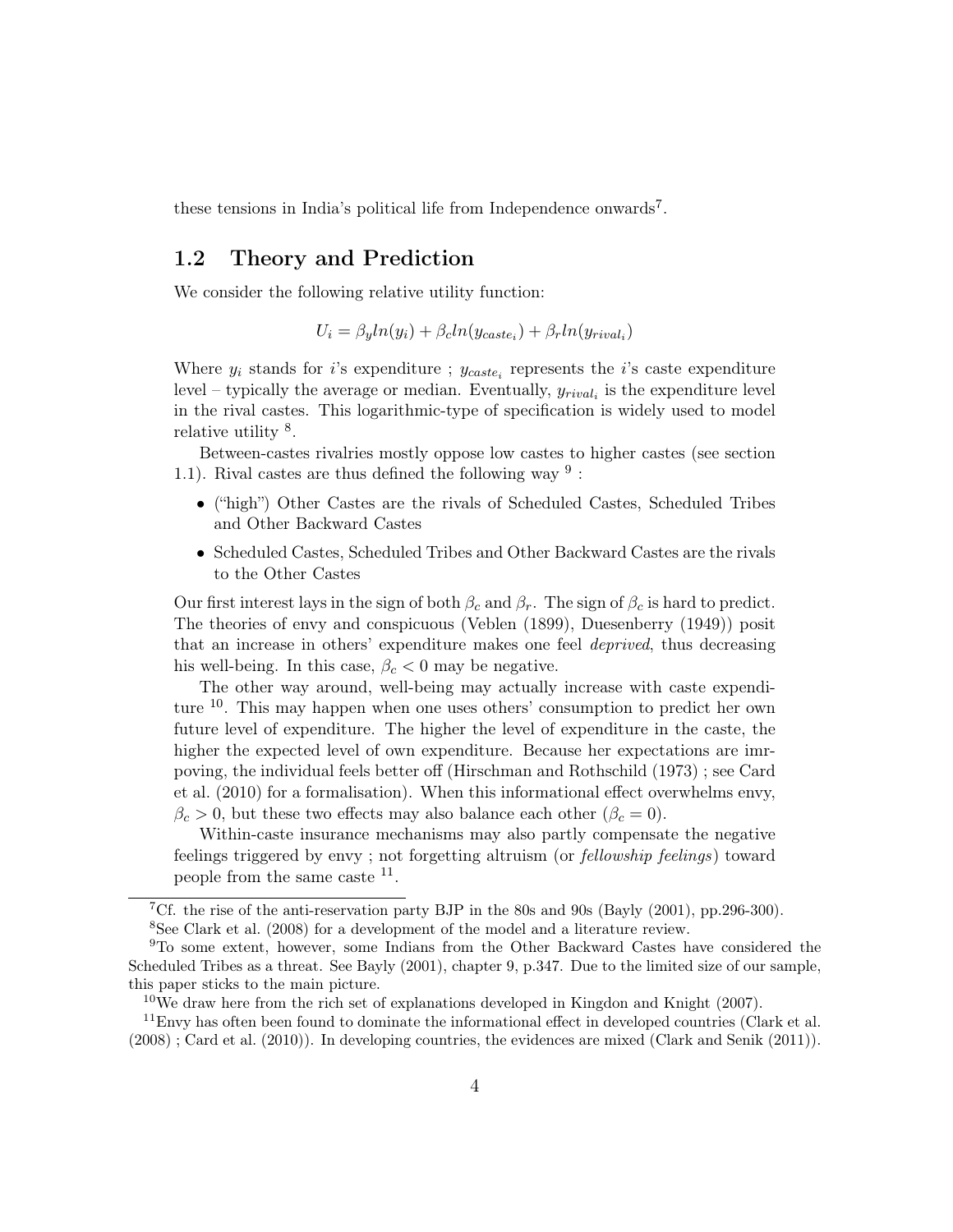The impact of rival castes' expenditure is also hard to predict. The literature often assumes comparison to occur among similar people. In India, however, caste rivalry appears to be important (section 1.1), which suggests that  $\beta_r < 0$ . Some signal effect may however also exist. Because occupation is partly determined by caste belonging, castes are complementary rather than substitute, which suggests a positive correlation between rival castes' expenditure. Improvements in the economic conditions of one caste may thus act as the a signal for the rival castes as well. In this case, we could also have  $\beta_r = 0$  or  $\beta_r > 0$ . However, there is obviously no between-castes informal insurance mechanisms, nor should any "between-rivalcastes" fellowship feelings be expected. All in all, we thus consider all the following possibilities:

$$
\begin{array}{ll}\n\beta_c < 0 \quad \text{and } / \text{ or } \quad \beta_r < 0 \\
\beta_c = 0 \quad \text{and } / \text{ or } \quad \beta_r = 0 \\
\beta_c > 0 \quad \text{and } / \text{ or } \quad \beta_r > 0\n\end{array}
$$

We are also interested in testing the relative magnitudes of the estimated coefficients. Different relative strengths of  $\beta_y$ ,  $\beta_c$  and  $\beta_r$  have different implications term of behaviour. In annexe 5.1, we develop two simple models. In the first one, each caste struggle to increase the living conditions of its members whenever  $\beta_y + \beta_c > 0$ . The intuition is simple: when one's caste obtains new rights (new quotas, for instance), it makes him feel envious (when  $\beta_c$ <0). At the same time, this person will also benefit from these new rights. When envy does not overwhelm these personal benefits, this individual has an incentive to fight for his caste. The bigger  $\beta_y + \beta_c$ , the bigger this incentive. We thus test for:

$$
\beta_y + \beta_c > 0 \quad \text{or} \quad \beta_y + \beta_c < 0
$$

The difference between the within and between-castes comparison coefficients is also important, as it may explain discrimination (annex 5.1's second model). When an entrepreneur has to choose between hiring someone from her caste, and hiring someone equally skilled from a rival caste, she will prefer the member from her caste whenever choosing the worker from the rival caste brings less well-being  $(\beta_r < \beta_c)$ . We thus also test for:

$$
\beta_c > \beta_r
$$
 or  $\beta_c < \beta_r$ 

### 1.3 Previous Findings

A few papers have shown relative concerns to play an important role in India, by studying for instance wedding expenditures (Bloch et al. (2004)) and more widely conspicuous consumption (Khamis et al. (2010)). One paper has specifically assessed the role of caste-based relative concerns in India. Building on hypothetical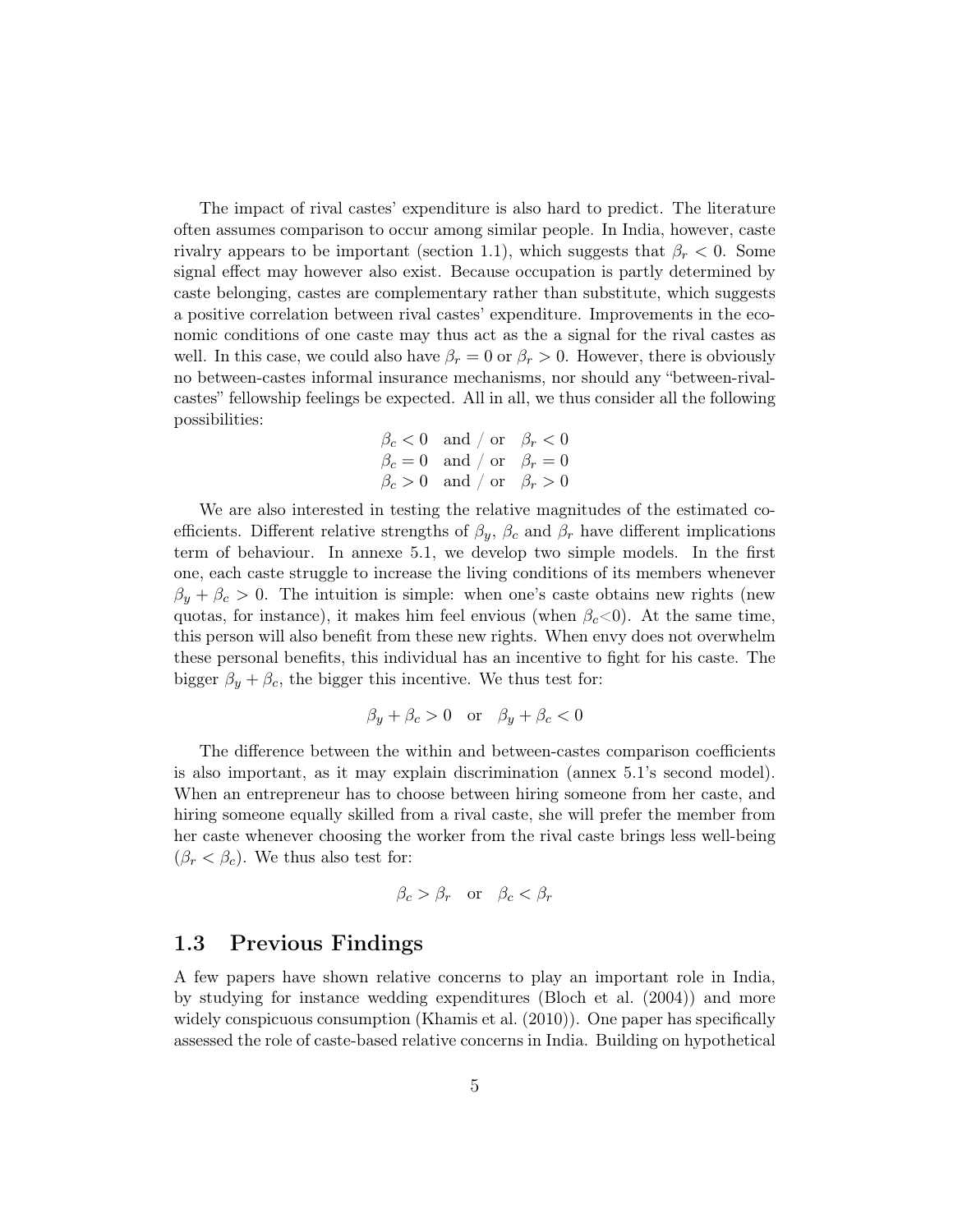choice experiment, Carlsson et al. (2009) bring some insight on this issue. They asked respondents to choose between several hypothetical societies for their grandchildren. Each of these societies is characterised by grand-child's income, grandchild's caste average income, and society's average income. From the choices made by the respondents, the authors derive respondents' preferences.

They find caste's average income to reduce utility, bringing evidences of negative within-caste comparison. Keeping own and caste's income constant, society's average income also affects well-being negatively. The coefficient associated to society's income appear to be bigger that the coefficient associated to own caste's income, making the case that Indians compare even more to the rest of the society (including rival castes) than to people from their own caste.

A few other papers document between-group comparison in other countries. Kingdon and Knight (2007) study income comparison in South Africa, bringing evidences of between-races comparison. Jiang et al. (2011) and Akay et al. (2012) focus on the relation between rural-to-urban migrants and urban "natives" in China. All these three papers point out that, whereas within-group comparison affects well-being negatively, between-groups comparison makes people better off. A plausible interpretation for this phenomenon is that the level of income in the other group acts as a strong signal about one's future income.

## 2 Empirical Strategy

Estimations are conveyed using two databases jointly. The SPSL is a 3-years micro panel survey incorporating an happiness question, together with socio-demographic and economic information about respondents. In this database, however, we do not have enough data to compute accurate estimates of the median expenditure level in the reference group. These computations are thus achieved using an highquality, large and representative household survey, the Indian National Sample Survey (NSS).

### 2.1 Empirical Specification

Our analysis builds on the three following equations:

$$
\begin{aligned}\n\text{SWB}_{it} &= a_i + \beta X_{it} + \beta_{y} \ln(y_{it}) + \beta_{c} \ln(y_{\text{case}_{it}}) + \varepsilon_{it} \\
\text{SWB}_{it} &= a_i + \beta X_{it} + \beta_{y} \ln(y_{it}) + \beta_{r} \ln(y_{\text{fixed}_{it}}) + \varepsilon_{it} \\
\text{SWB}_{it} &= a_i + \beta X_{it} + \beta_{y} \ln(y_{it}) + \beta_{c} \ln(y_{\text{case}_{it}}) + \beta_{r} \ln(y_{\text{rival}_{it}}) + \varepsilon_{it}\n\end{aligned}
$$

where  $ln(y_{it})$  stands for the natural logarithm of i's monthly household real expenditure at year  $t$ ;  $X_{it}$  stands for a set of socio-demographic characteristics.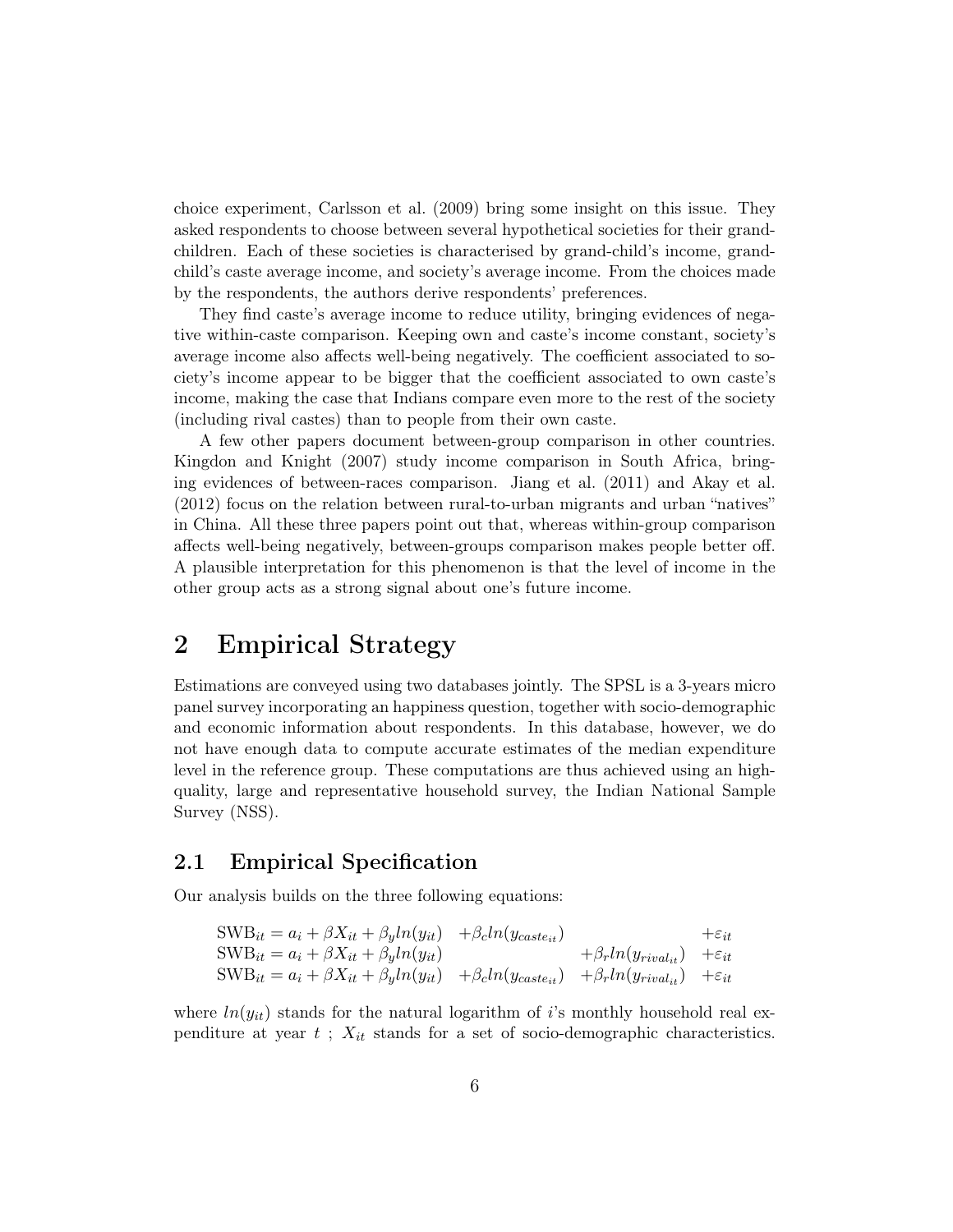The individual-specific intercept  $a_i$  accounts for the existence of an idiosyncratic well-being trait.

One could first think about defining  $ln(y_{\text{case}_{it}})$  (resp.  $ln(y_{\text{rival}_{it}})$ ) as the median <sup>12</sup> household expenditure level in  $i's$  caste (resp. rival castes) at year t. Remark, however, that the two databases we use distinguish only four castes, leading for instance to only four different values each year for  $ln(\text{within})_{it}$ . So scarce variations does not allow to identify any significant effect.

Instead, we focus on the way one compares to people similar to him, both in his caste and in the rival castes. We define "people similar to the respondent" as people sharing her age category, educational level and location, following Ferrer-i-Carbonell's definition of the reference group (2005).

The variable  $ln(y_{\text{case}_{it}})$  (resp.  $ln(y_{\text{rival}_{it}})$ ) thus is the logarithm of the median real household expenditure level for those in i's caste (resp. rival castes) who share i's level of education, age, and location.

 $y_{\text{case}_{it}} = \text{median expenditure}_{it}(\text{city}_i; \text{ education}_{it}; \text{age group}_{it}; \text{own case}_{i})$  $y_{rival_{it}}$  = median expenditure<sub>it</sub>(city<sub>i</sub>; education<sub>it</sub>; age group<sub>it</sub>;; rival castes<sub>i</sub>)

Education is defined along seven categories, from "illiterate" to "graduate and above" (see table 1 for the details). Three age groups are considered, each containing 1/3 of the adult population in the cities we study. The happiness survey's respondents live in six cities: Bangalore, Chennai, Delhi, Hyderabad, Kolkata, Mumbai. In the next subsection, we describe in more detail the data we use for these computations.

## 2.2 Databases<sup>13</sup>

We convey our analysis using two databases jointly. The first one is the "Survey on Preferences toward, and Satisfaction with, Life" (hereby SPSL), collected by the Global Center of Excellence program of Osaka University. This survey is a threeyears panel collected in six of the ten biggest Indian cities (Delhi, Mumbai, Bangalore, Chennai, Kolkata, and Hyderabad) in January 2009, 2010 and 2011, covering 1.857, 1.280, and 1.037 respondents respectively. Along with socio-demographic questions, the questionnaire contains the following happiness question:

Overall, how happy would you say you are currently ? Using a scale from  $0$ . 10 where "10" is "very happy" and "0" is "very unhappy", how would you rate you current level of happiness ?

 $12$ The use of the median, instead of the average, is motivated by its smaller sensitivity to outliers. See for instance Clark et al. (2009).

<sup>13</sup>A lengthier description is provided in annex.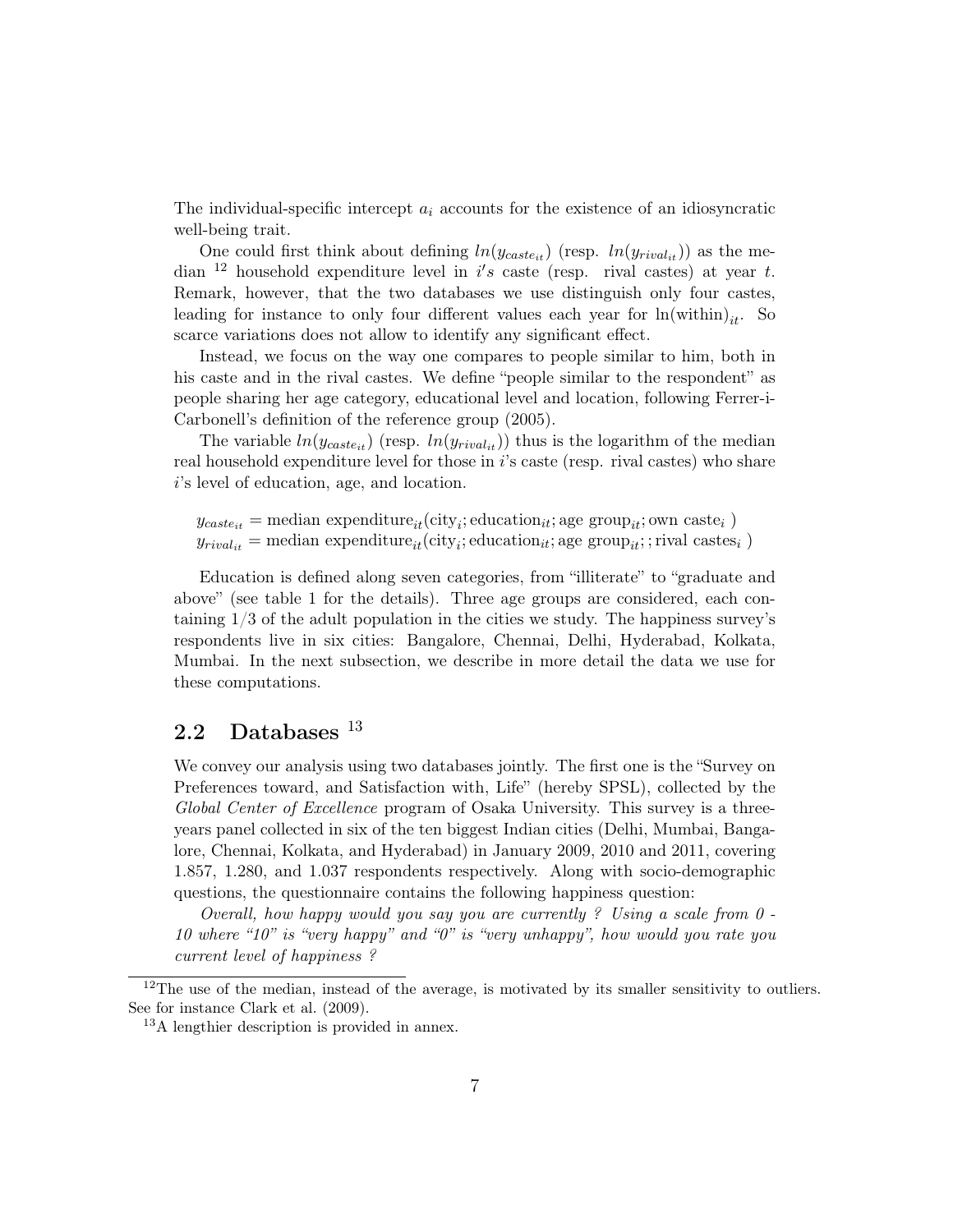Given the sample size, computing the median expenditure level in the reference groups requires to use an additional database. We thus make use of the NSSO "Employment and Unemployment survey", a large, representative Indian household survey. The last two waves of this survey have been collected from July 2007 to June 2008, and from July 2009 to June 2010 respectively (with respective sample sizes of about 750.000 and 460.000).

When interviewing an household, the NSS measures the average monthly household expenditure during the *previous* year. We thus match the January 2008 – June 2008, July 2009 – December 2009, and January 2010 – June 2010 monthly household expenditure information from the NSS with the 2009, 2010, and 2011 waves of the SPSL respectively. In the six cities we study, the sample sizes of these NSS subsets are 9.712, 6.731 and 6.561 respectively. All our computations are conveyed using the weights provided in the NSS. The average number of NSS observations used to compute the median household expenditure level in each reference group for each year can be found under each regression table. When performing the regressions described in the previous sub-section, this number is 31 for the within-caste comparison variable and 25 for the between-castes one.

### 2.3 Treating the caste variable

The caste variable requires a special attention for two reasons. First, no information on caste has been collected during the first wave of the SPSL. We thus have to extrapolate this information from the next two waves of data.

Second, a sizeable part of the sample changed their caste between January 2010 and January 2011 (38% of observations actually belong to movers). These changes are surprising, as they do not occur for other variables such as education or gender. We hypothesise these changes to be due to the announcement (May 2010) of the first Caste Census since 1931. Low caste members indeed suffer from a strong stigma. But at the same time, they benefit from caste-targetting policies (mostly quotas in administration and education). For that reason, one may be willing to manipulate her caste identity (from low caste to higher caste or vice-versa), especially when government is known to be collecting this information. Some respondents may have confused the SPSL with this Caste Census, consequently deciding to manipulate their caste identity  $^{14}$ .

For that reason, we define respondents' castes as they declared it during the wave previous to the announcement of the Caste Census (i.e. the second wave). As a robustness check, we drop all the respondents who changed their caste in the

<sup>&</sup>lt;sup>14</sup>A small literature exists on the manipulation of caste identity to obtain some caste advantages; see Cassan (2011)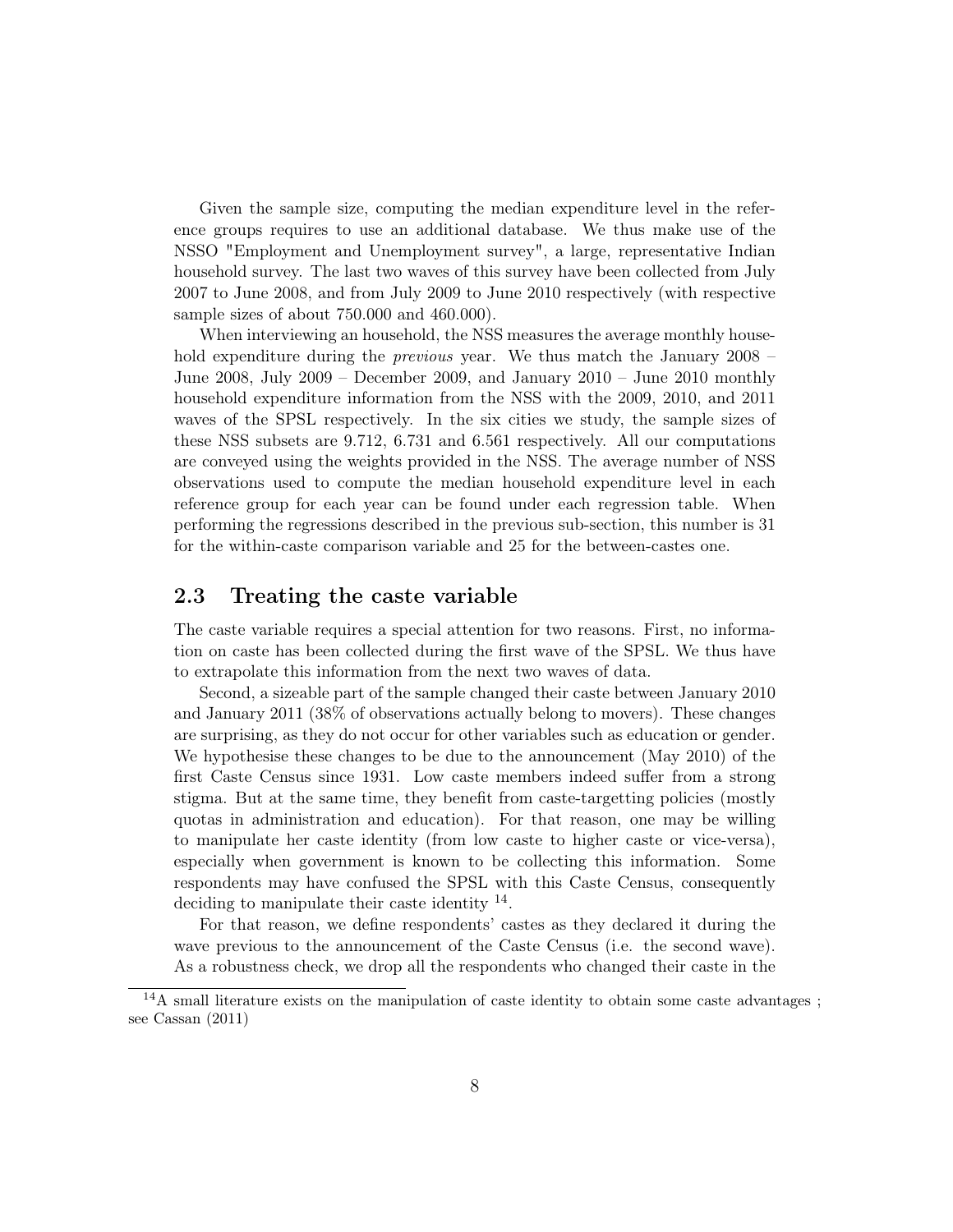course of the survey (see section 3.3). We obtain the same results as we do with the whole sample, which comforts our strategy.

## 3 Findings

In a preliminary section (3.1), we discuss the coefficients obtained from a simple happiness regression ; we also study the general impact of comparison when caste is not used to define reference groups. We then study within and between-castes comparison (3.2). Several robustness checks are conveyed to assess the validity of these results (3.3).

### 3.1 General results

#### 3.1.1 Baseline Regression

Table 1 displays the results obtained when no comparison variable is included in the regression, both with pooled OLS and fixed-effect OLS. For the sake of conciseness, a general comment on the coefficients is left to the annexe.

The impact of caste deserves some comments. As can be expected, belonging to one of the Other Backward Castes instead of belonging to an higher caste (control group) decreases happiness. However, neither being from a Scheduled Caste, nor being from a Scheduled Tribe has a significant negative impact. This result appears quite puzzling. Interestingly, it is however quite similar to what Linssen et al. (2011) obtain. They find that belonging to a Scheduled Caste/Tribe or to an Other Backward Caste has no significant impact on well-being, as compared to belonging to an higher caste. Still, caste influences expenditure or education which, in turns, affect happiness ; but once we control for those variables affected by caste membership, caste does not appear to affect well-being as much as one could have expected.

#### 3.1.2 General Comparison

In a first stage, we study the impact of comparison without distinguishing between own and rival castes. The reference group is thus defined accordingly to respondents' age category  $\times$  education  $\times$  city. For comparability purpose, we reproduce Table 2's first column the results obtained when no comparison variable is added to the regression.

The second column displays the impact of own and reference group's household expenditure. The average number of observations used to calculate reference group expenditures is 65.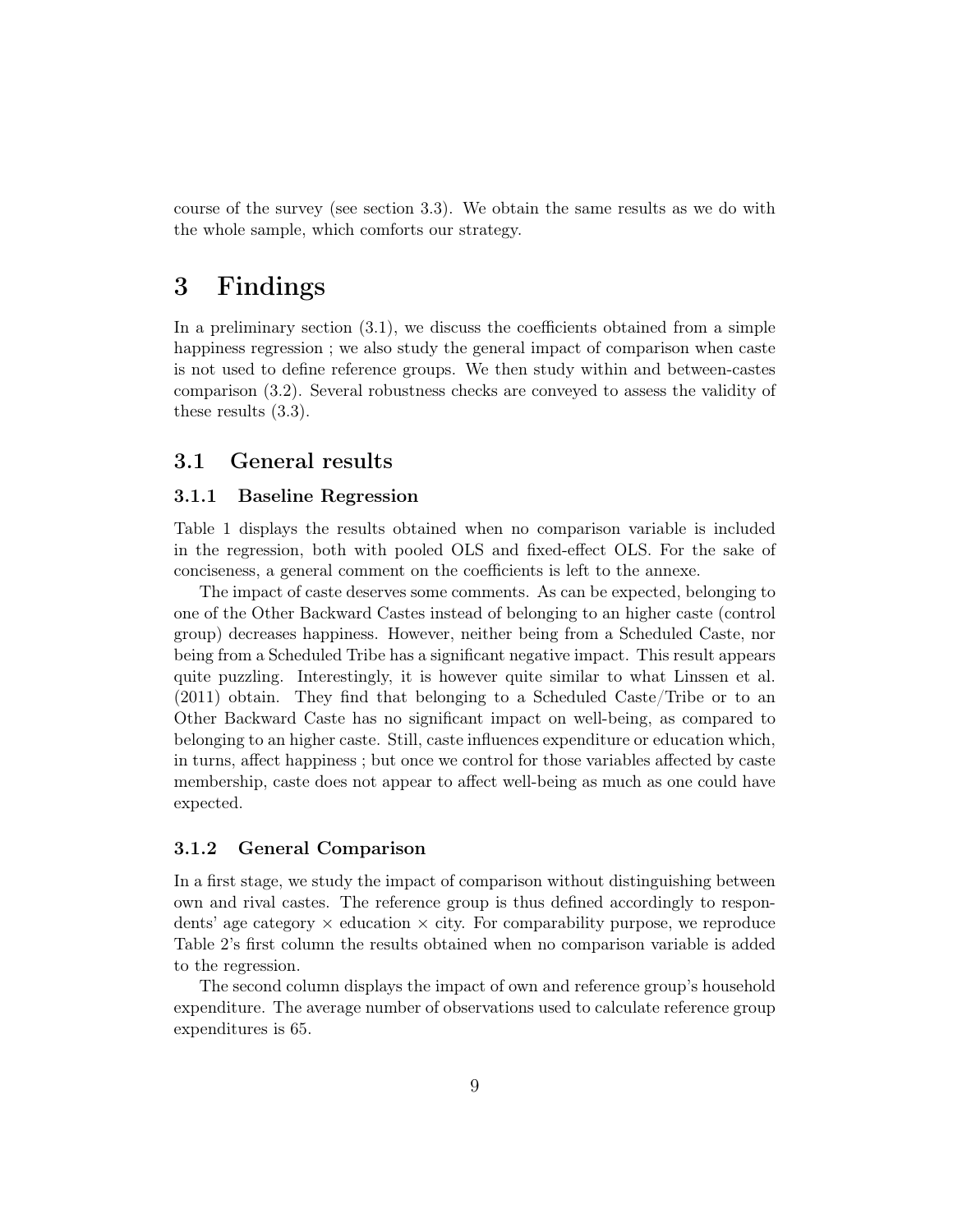|                                                  | Pooled OLS  |       | Fixed-effect OLS         |       |
|--------------------------------------------------|-------------|-------|--------------------------|-------|
| log(household expenditure)                       | $0.505***$  | 0.067 | $0.351***$               | 0.101 |
| Education (omitted: illiterate)                  |             |       |                          |       |
| literate but schooling $<$ 4 years               | 0.339       | 0.275 | $-0.586$                 | 1.172 |
| primary                                          | 0.060       | 0.152 | $-1.118$                 | 2.013 |
| middle/upper primary                             | $0.306***$  | 0.115 | $-0.644$                 | 1.091 |
| secondary/Higher secondary                       | $0.414***$  | 0.115 | $-0.627$                 | 1.195 |
| college, not graduate                            | $0.456***$  | 0.165 | 0.321                    | 1.801 |
| $gradiente +$                                    | $0.663***$  | 0.131 | $-0.620$                 | 1.426 |
| Labor force status (omitted: employed)           |             |       |                          |       |
| not working (excl. housewife/husband)            | $0.547***$  | 0.160 | $0.639***$               | 0.233 |
| $\operatorname{housewife/hushand}$               | 0.072       | 0.104 | 0.242                    | 0.165 |
| retired                                          | $0.393***$  | 0.128 | $0.537***$               | 0.206 |
| student                                          | $0.339*$    | 0.179 | $0.562**$                | 0.269 |
| $\#$ of children category (omitted: no child)    |             |       |                          |       |
| $1-3$                                            | $-0.094$    | 0.116 | 0.067                    | 0.207 |
| >3                                               | $-0.327**$  | 0.149 | 0.026                    | 0.322 |
| Family Status (omitted: married Without parents) |             |       |                          |       |
| Single without parents                           | $-0.396$    | 0.284 | 0.045                    | 0.443 |
| Single with parents                              | 0.110       | 0.178 | $-0.039$                 | 0.256 |
| Married with parents                             | $-0.075$    | 0.081 | $-0.305**$               | 0.136 |
| Other                                            | $-0.111$    | 0.093 | $-0.157$                 | 0.136 |
| Age category (omitted: 18-30)                    |             |       |                          |       |
| 31-44                                            | 0.022       | 0.098 | 0.126                    | 0.273 |
| $45+$                                            | $-0.078$    | 0.099 | 0.427                    | 0.434 |
| Gender (omitted: male)                           |             |       |                          |       |
| female                                           | 0.018       | 0.097 |                          |       |
| $City$ (omitted: Delhi)                          |             |       |                          |       |
| Mumbai                                           | $0.497***$  | 0.112 |                          |       |
| Bengaluru                                        | $-0.747***$ | 0.144 |                          |       |
| Chennai                                          | 0.166       | 0.116 |                          |       |
| Kolkata                                          | $-0.805***$ | 0.109 |                          |       |
| Hyderabad                                        | 0.108       | 0.110 | $\overline{\phantom{m}}$ |       |
| Wave (omitted: 2009)                             |             |       |                          |       |
| 2010                                             | $0.362***$  | 0.075 | $0.253***$               | 0.086 |
| 2011                                             | $0.695***$  | 0.077 | $0.588***$               | 0.092 |
| Caste (omitted: Other)                           |             |       |                          |       |
| Other Backward Castes                            | $-0.270***$ | 0.089 |                          |       |
| <b>Scheduled Castes</b>                          | $-0.031$    | 0.098 |                          |       |
| <b>Scheduled Tribes</b>                          | $-0.131$    | 0.133 |                          |       |
| Neo-Buddhists<br>10                              | 0.119       | 0.278 |                          |       |
| intercept                                        | $2.335***$  | 0.603 | $3.932***$               | 1.326 |
| Num. Obs.                                        | 2926        |       | 3361                     |       |
| R-squared                                        | 0.1671      |       | 0.0418                   |       |
| * p<0.10, ** p<0.05, *** p<0.001                 |             |       |                          |       |

Table 1: Pooled and Fixed-effect regressions on happiness, no comparison variable

Standard errors in parenthesis.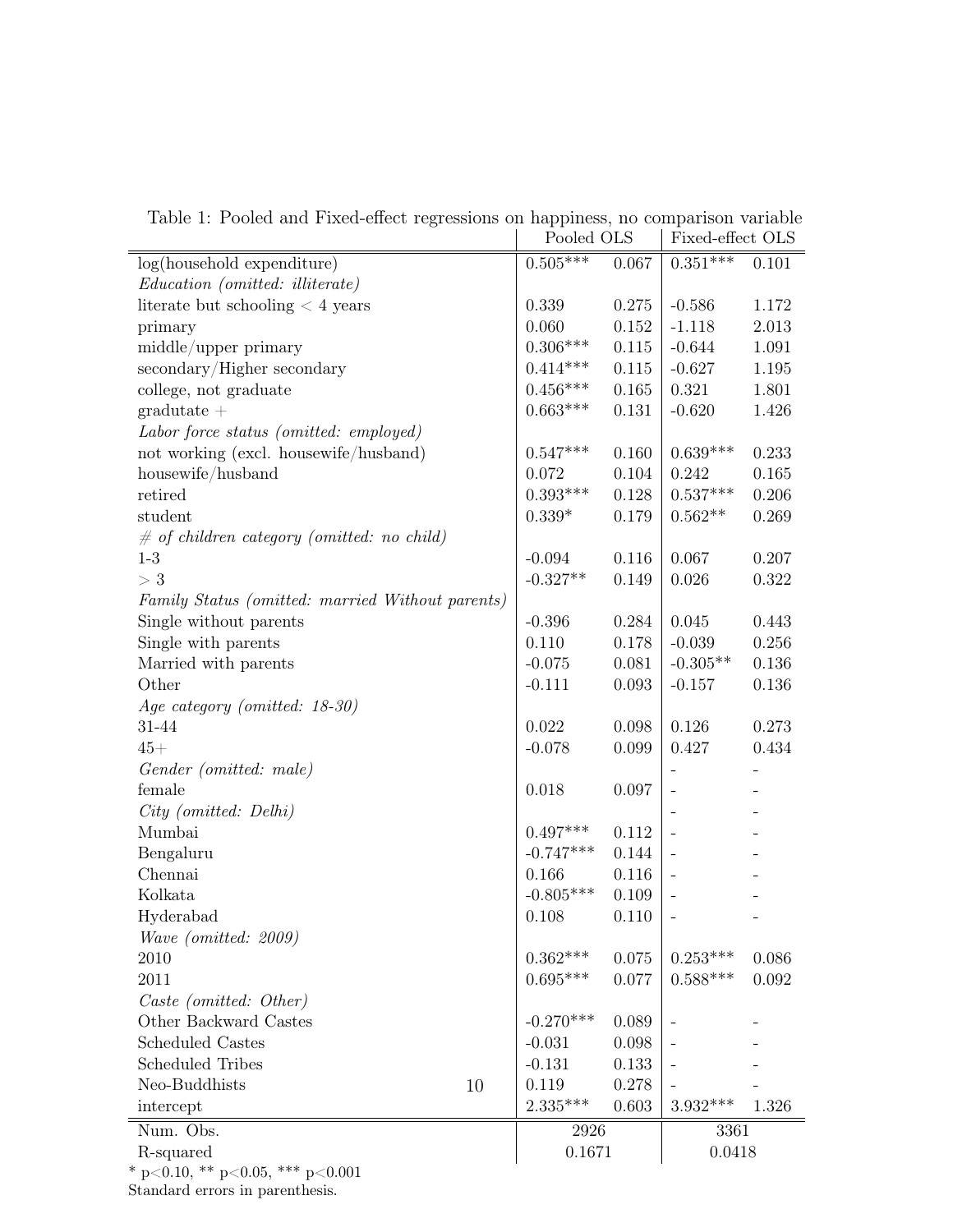|                                      | разешие    | General comparison |
|--------------------------------------|------------|--------------------|
| $log(household$ expenditure)         | $0.351***$ | $0.372*+$          |
|                                      | (0.101)    | (0.102)            |
| $log(reference \text{ expenditure})$ |            | $-0.782***$        |
|                                      |            | (0.191)            |
| Num. Obs.                            | 3361       | 3334               |
| R-Squared                            | 0.0418     | 0.0508             |

Table 2: Fixed-effect OLS regression on happiness, comparison to similar others Baseline General comparison

 $*$  p $<0.10$ ,  $**$  p $<0.05$ ,  $***$  p $<0.001$ . Standard errors in parenthesis. All controls included. Average number of observations used to compute the reference expenditure level in each cell: 65.

Others' expenditures appear to reduce happiness sharply, with a significance level of 1%. This result is consistent with what has been found, for instance, in China (Knight and Gunatilaka (2011)), but contrasts with what has been observed in former communists countries during the transition period (Senik 2004, 2008) <sup>15</sup> .

Remarkably, comparison appears to affect well-being markedly more than household expenditure. Despite the sizeable standard deviation associated to those coefficients, the difference between their absolute values is almost significant at a 5% level (p-value associated to the two-sided test: .052)  $^{16}$ .

### 3.2 Within- and Between-Castes Comparisons

Respondents are likely to compare differently to people from their caste and to people from rival castes. We thus distinguish between within-caste comparisons and between-castes comparisons (see section 2.1). Table 3's first column replicates the general comparison result we obtained in the previous sub-section. In the second and the third columns, we add the within- and between-castes comparison variables separately. In the fourth column, both of them are included in the same regression.

The fourth column is based on the most complete specification. We thus use it as the baseline for our analysis. The coefficients obtained when putting both the within- and the between-castes variables are however consistent with those obtained in separated regressions (columns 2 & 3).

<sup>&</sup>lt;sup>15</sup>See Clark and Senik (2011) for a general review on the importance of relative deprivation feelings in developing countries.

<sup>&</sup>lt;sup>16</sup>These two coefficients are, in absolute terms, pretty much closer when the regression is performed in pooled OLS (own expenditure: .51 (se: .076), reference expenditure: -.52 (se: .22)). Cf. annexe.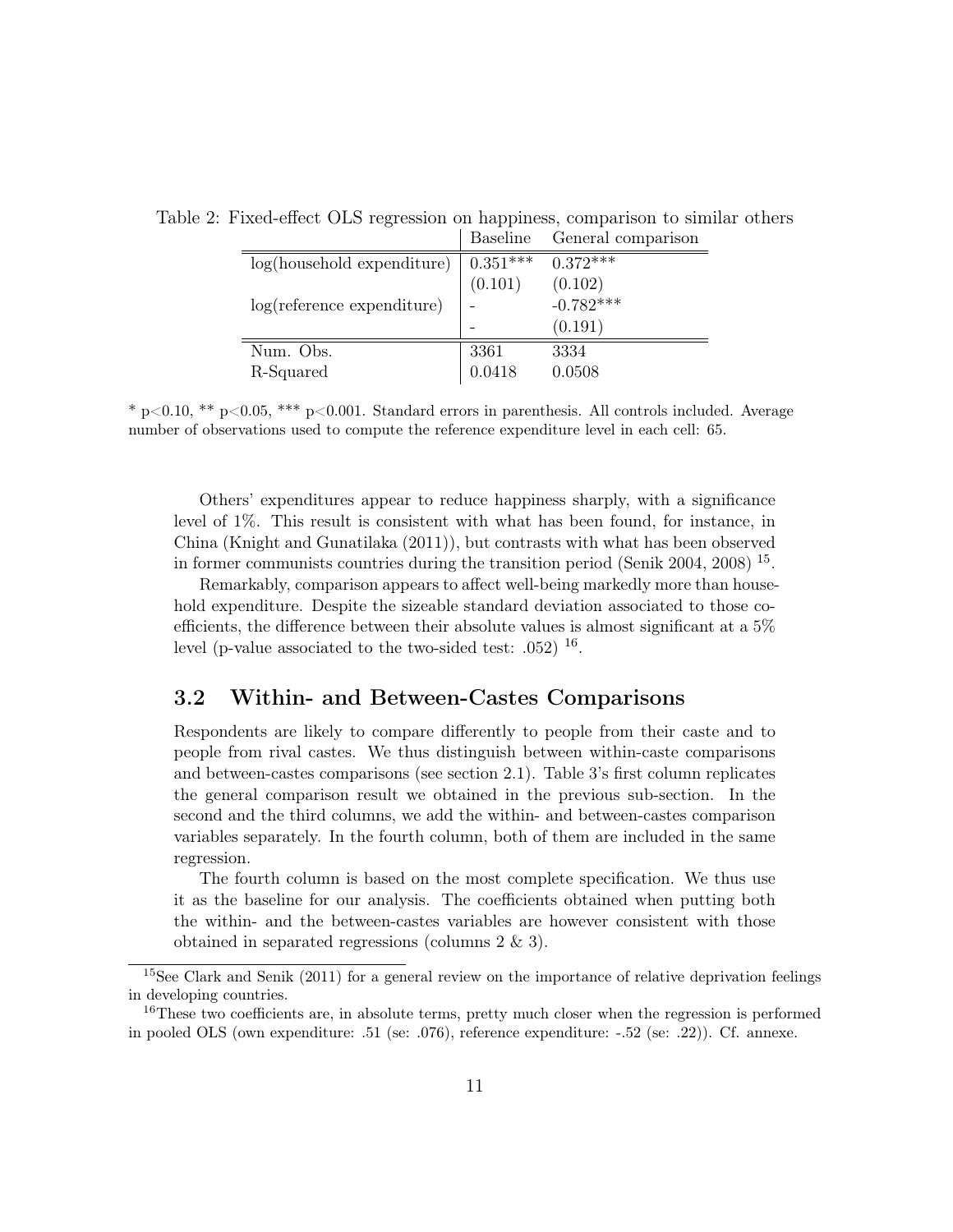| Table 0. TTACG-CHCCC OLD TCGLOSION ON Happiness, within- and between-cases comp. |             |               |              |                       |  |
|----------------------------------------------------------------------------------|-------------|---------------|--------------|-----------------------|--|
|                                                                                  | General     | Between-caste | Within-caste | Between & Within      |  |
|                                                                                  | comparison  | comparison    | comparison   | comparison            |  |
| $log(household$ expenditure)                                                     | $0.372***$  | $0.408***$    | $0.355***$   | $0.4\overline{10***}$ |  |
|                                                                                  | (0.102)     | (0.108)       | (0.106)      | (0.111)               |  |
| $log(reference \text{ expenditure})$                                             | $-0.782***$ |               |              |                       |  |
|                                                                                  | (0.191)     |               |              |                       |  |
| $log(Within\text{-}case\text{ ref.}\text{ expenditure})$                         |             | $-0.337***$   |              | $-0.268**$            |  |
|                                                                                  |             | (0.128)       |              | (0.132)               |  |
| $log(Between-case set.$ expenditure)                                             |             |               | $-0.814***$  | $-0.835***$           |  |
|                                                                                  |             |               | (0.141)      | (0.149)               |  |
| Num. Obs.                                                                        | 3334        | 2686          | 2769         | 2594                  |  |
| R-Squared                                                                        | 0.0508      | 0.0442        | 0.0624       | 0.0655                |  |

Table 3: Fixed-effect OLS regression on happiness, within- and between-castes comp.

 $*$  p $<0.10$ ,  $**$  p $<0.05$ ,  $***$  p $<0.001$ . Standard errors in parenthesis. Other controls: education, labor force status, number of children, family status, age category, wave. Average number of observations used to compute within and between-castes reference expenditure respectively in each cell for each year: 31 and 25.

Because India is a rapidly changing country, we could expect Indians to use others' expenditure to predict their own future consumption. The "informational effect", as describe in section 1.2, could thus be strong enough to compensate for envy. The same way, caste membership defines identity so sharply that we could expect strong caste fellowship feelings, that could overwhelm jealousy. Comparison to similar others within the caste however affects well-being negatively ( $\beta_c < 0$ , 5%-level significance). Envy thus appears to be stronger than fellowship feelings and informational effects. This makes the case for marked within-caste relative concerns in India.

In this case where  $\beta_c < 0$ , one may not be in favour of policies increasing consumption in his caste. These policies indeed increase his fellows' consumption, and consequently his feeling of deprivation. As argued in annex 5.1's first model, a person will support new policies targeting his caste only if his own benefits exceed the negative impact of envy  $(\beta_o > \beta_c)$ . In absolute term, within-caste comparisons have a smaller impact as compared to own expenditure. This result is however only suggestive, as the difference between  $\beta_o$  and  $\beta_c$  is not significant.

Between-castes comparison appears to have a large, negative, 1%-significant impact on well-being  $(\beta_r < 0)$ . This result reveals that rival castes' economic success enters negatively the well-being function.

Strong between-groups comparisons may have important behavioural implications. This is especially true when between-group comparisons exceed within-caste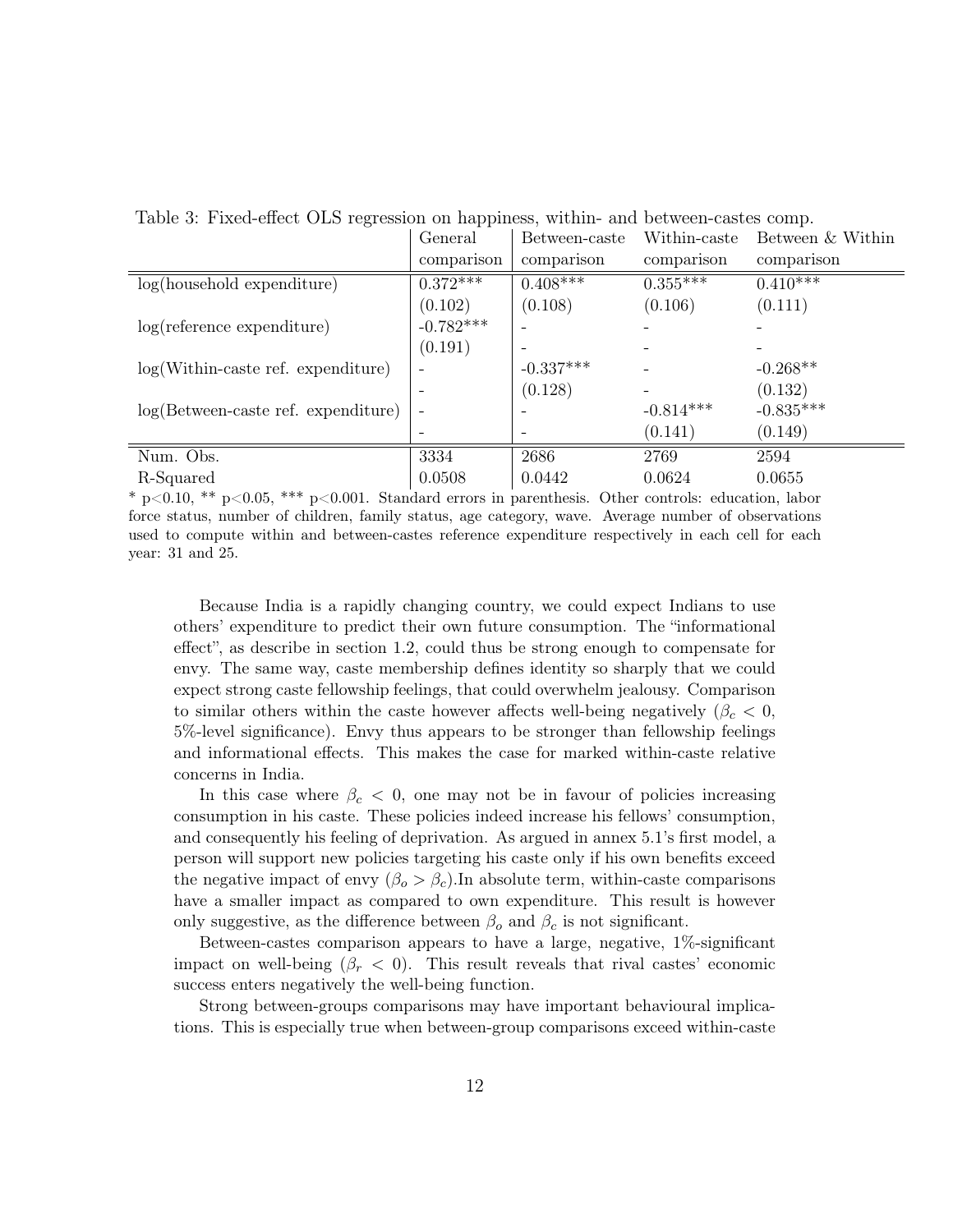|                                                          | Between-caste | Within-caste | Between & Within |
|----------------------------------------------------------|---------------|--------------|------------------|
|                                                          | comparison    | comparison   | comparison       |
| $log(household$ expenditure)                             | $0.584***$    | $0.601***$   | $0.598***$       |
|                                                          | (0.150)       | (0.157)      | (0.157)          |
| $log(Within\text{-}case\text{ ref.}\text{ expenditure})$ | $-0.539**$    |              | $-0.479*$        |
|                                                          | (0.246)       |              | (0.272)          |
| $log(Between-case set.$ expenditure)                     |               | $-0.978***$  | $-0.895***$      |
|                                                          |               | (0.208)      | (0.217)          |
| Num. Obs.                                                | 1218          | 1157         | 1151             |
| R-Squared                                                | 0.0735        | 0.0975       | 0.1006           |

Table 4: Robustness - fixed-effect OLS regression on happiness, non-movers only

\* p<0.10, \*\* p<0.05, \*\*\* p<0.001. Standard errors in parenthesis. Other controls: education, labor force status, number of children, family status, age category, wave. Average number of observations used to compute within and between-castes reference expenditure respectively in each cell: 38 and 14.

comparisons in magnitude ( $\beta_r > \beta_c$ ). In this latter case, discriminatory behaviours may appear, since increasing the consumption of someone from a rival caste decreases well-being, as compared to increasing a fellow's consumption (see annex 5.1' second model). More generally,  $\beta_r > \beta_c$  would reveal a real between-caste acrimony.

Between-castes comparisons actually appears to reduce well-being remarkably more than within-caste comparisons (the difference between the two coefficients being significant at a 1% level in a two-sided test). Between-castes comparison even appears to have a stronger absolute impact than own expenditure  $(5\% \text{ level})$  <sup>17</sup>.

### 3.3 Robustness Checks

The validity of the previous results is tested along two lines. Because some respondents changed their castes in the course of the survey (cf. section 2.3), we have to check they are not driving the results. In annex, we also made it clear that there is an oversampling of Scheduled Tribes. In a second regression, we run again our analysis without this sub-sample.

We first only keep the respondents we can characterise as non-movers; that is, those people we observe until the last wave, and who do not change their caste. Table 4 displays the results obtained with this sub-sample. These figures appear to be perfectly similar to what we have previously found.

<sup>&</sup>lt;sup>17</sup>In pooled cross-sections, the between-caste coefficient  $\beta_r$  is again much bigger than within-caste one,  $\beta_c$ . Nevertheless, between-caste comparison does not appear to have a larger absolute impact than own income (see annex 5.4).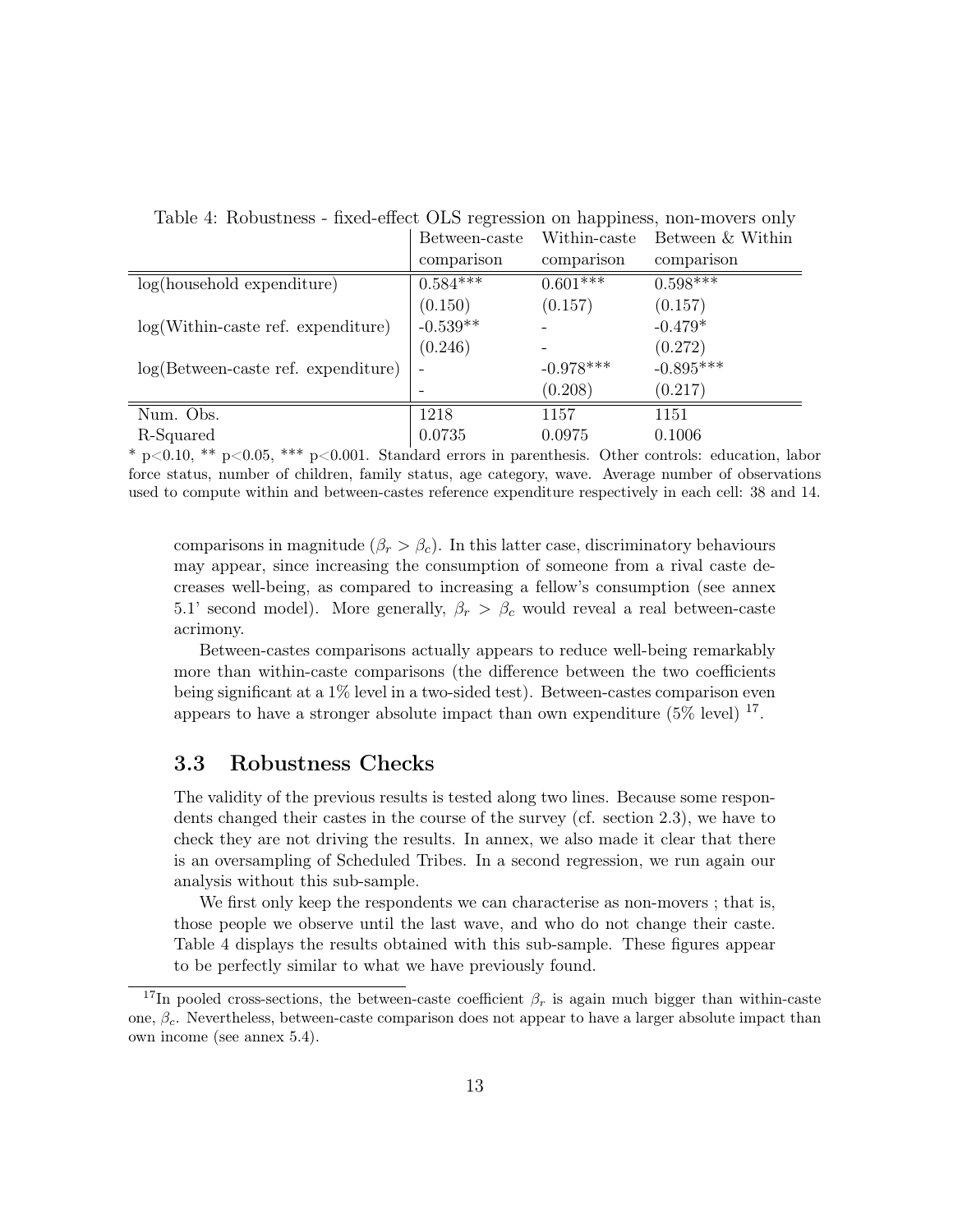| rapic 9. robubanche<br>- mod chool Olio regression on happiness, ho senegated castes |               |              |                  |  |  |
|--------------------------------------------------------------------------------------|---------------|--------------|------------------|--|--|
|                                                                                      | Between-caste | Within-caste | Between & Within |  |  |
|                                                                                      | comparison    | comparison   | comparison       |  |  |
| $log(household$ expenditure)                                                         | $0.458***$    | $0.473***$   | $0.464***$       |  |  |
|                                                                                      | (0.110)       | (0.110)      | (0.113)          |  |  |
| $log(Within\text{-}case\text{ ref.}\text{ expenditure})$                             | $-0.415***$   |              | $-0.328*$        |  |  |
|                                                                                      | (0.159)       |              | (0.168)          |  |  |
| $log(Between-case set.$ expenditure)                                                 |               | $-0.839***$  | $-0.846***$      |  |  |
|                                                                                      |               | (0.145)      | (0.151)          |  |  |
| Num. Obs.                                                                            | 2567          | 2527         | 2475             |  |  |
| R-Squared                                                                            | 0.0481        | 0.0688       | 0.0703           |  |  |

Table 5: Robustness - fixed-effect OLS regression on happiness, no Scheduled Castes

\* p<0.10, \*\* p<0.05, \*\*\* p<0.001. Standard errors in parenthesis. Other controls: education, labor force status, number of children, family status, age category, wave. Average number of observations used to compute within and between-castes reference expenditure respectively in each cell: 32 and 23.

We then run the analysis again without the Scheduled Tribes. As can be seen in table 5, our results appear to be also robust to their exclusion.

## 4 Concluding Comments

Relative concerns matter in India. The use of an Indian panel data set reveals that others' expenditure decreases well-being. This result contrasts with what has been observed in former communists countries during the transition period, but goes in the same direction as those collected in some other developing countries. The pattern we observe is especially consistent with another large, rapidly growing country: China.

Importantly, Indians does not only compare to people from their caste: low castes and high castes appear to compare to each other. Between-castes comparisons actually appear to decrease well-being about three times more than withincaste comparisons does.

This comparison pattern may have important behavioural implication. A contribution of the present paper is to connect these empirical results on group comparisons with two models of group-based behaviour. We find our results to be consistent with a simple "taste for discrimination" model. The coefficients we obtain are also consistent with model explaining groups' demands for policies, but only to a suggestive extent.

Subjective well-being data appear to be a valuable tool for the study of betweengroups relations. Our results suggest for instance that a real acrimony exists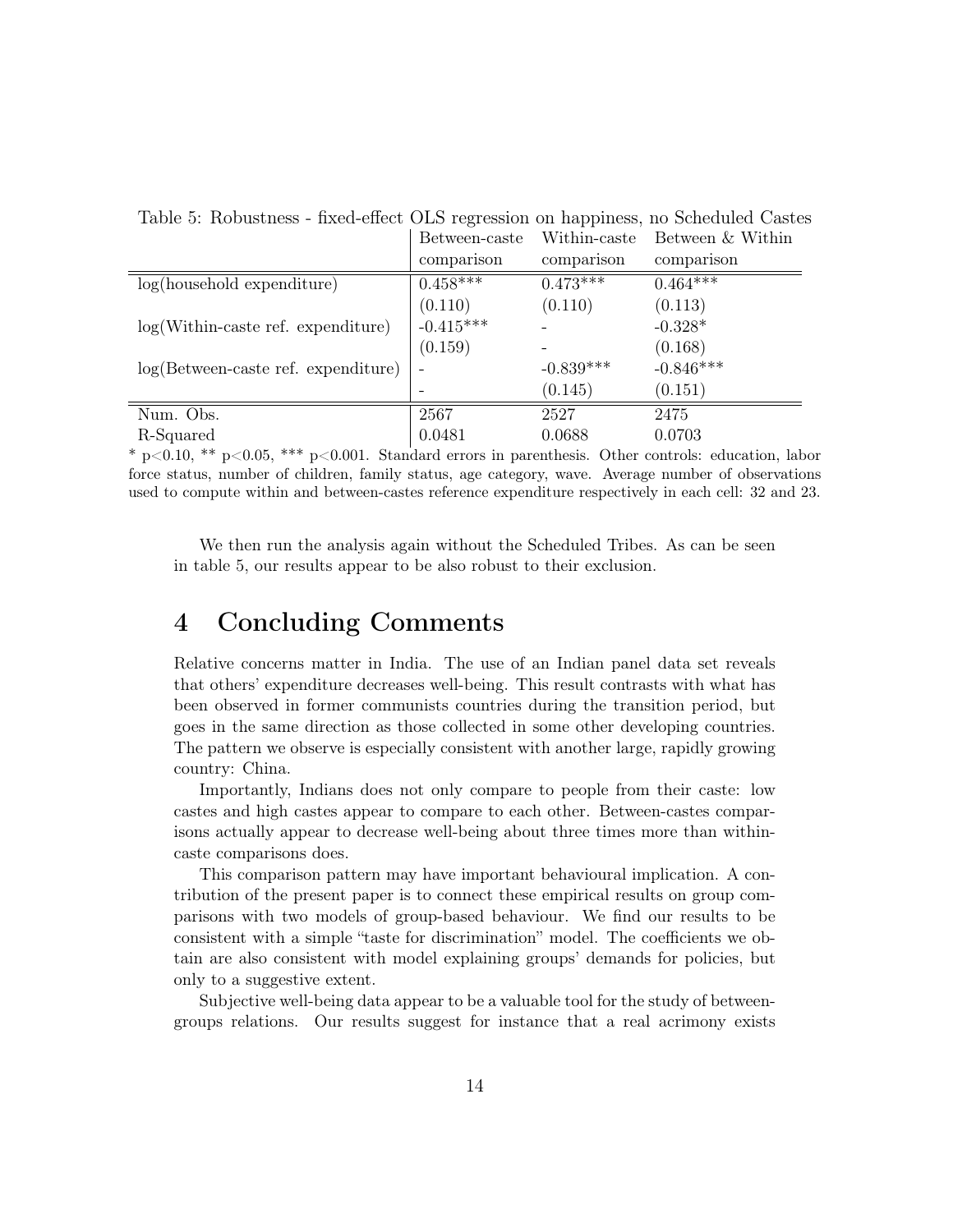between high and low castes. This type of preferences is hard to capture using the revealed preference approach. The discrimination literature, for instance, has difficulties to distinguish between taste for discrimination and statistical discrimination. The subjective well-being approach thus complements the revealed preference approach, by studying more directly the utility function.

Going beyond this "low / high castes" comparison scheme would provide a richer picture of this caste interplay. There could well be some rivalry among low-castes as well, limiting the probability for low castes to act together. Due to the limited size of the happiness sample this paper uses, such a more detailed investigation has to be conveyed in future work.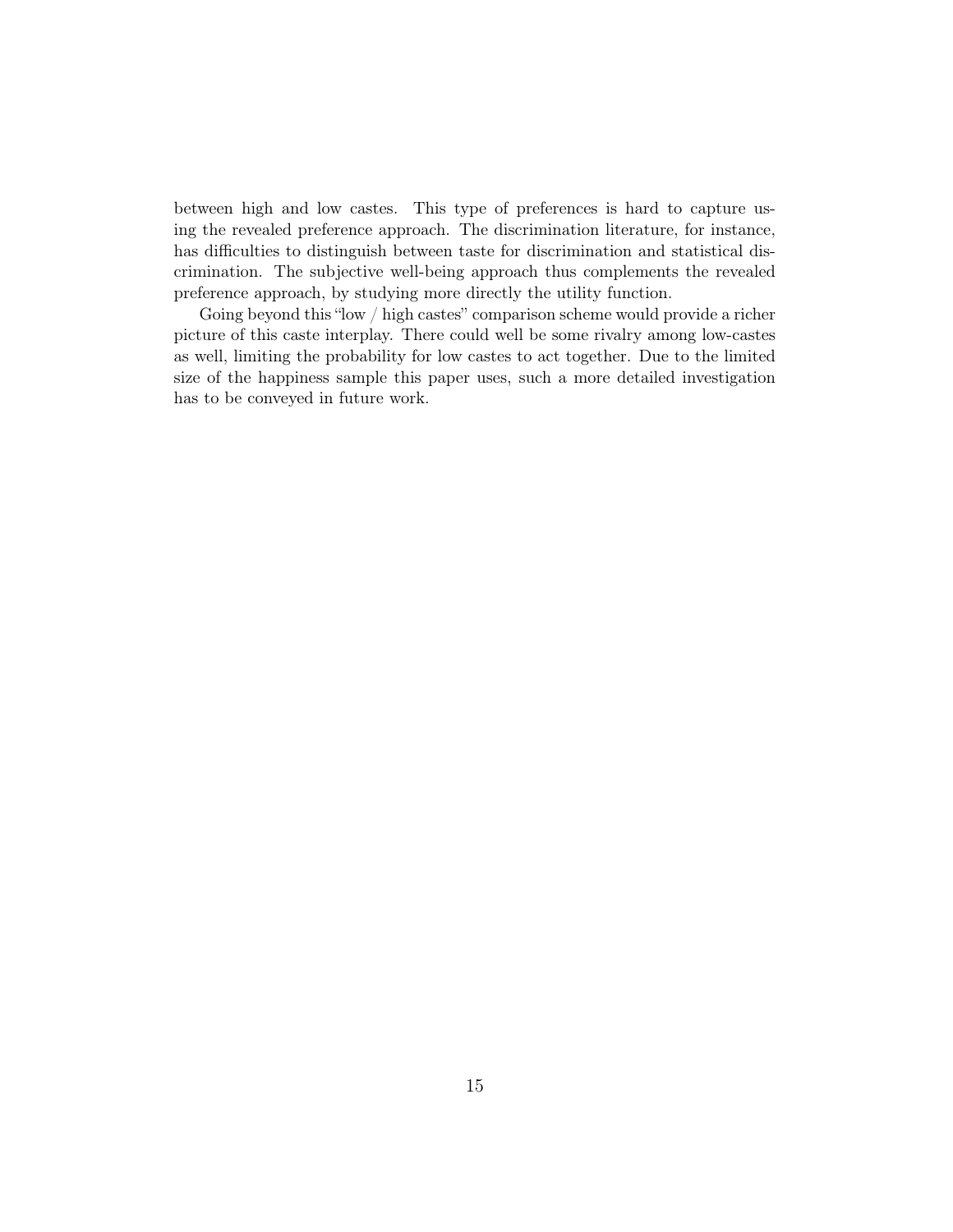## References

- Akay, A., O. Bargain, and K. F. Zimmermann (2012). Relative concerns of ruralto-urban migrants in china. Journal of Economic Behavior  $\mathcal C$  Organization.
- Banerjee, A., M. Bertrand, S. Datta, and S. Mullainathan (2009, March). Labor market discrimination in delhi: Evidence from a field experiment. Journal of Comparative Economics  $37(1)$ , 14–27.
- Banerjee, B. and J. B. Knight (1985, April). Caste discrimination in the indian urban labour market. Journal of Development Economics 17 (3), 277–307.
- Bayly, S. (2001). Caste, Society and Politics in India from the Eighteenth Century to the Modern Age. The New Cambridge History of India. Cambridge University Press.
- Bloch, F., V. Rao, and S. Desai (2004). Wedding celebrations as conspicuous consumption: Signaling social status in rural india. Journal of Human Resources  $39(3)$ .
- Card, D., A. Mas, E. Moretti, and E. Saez (2010, September). Inequality at work: The effect of peer salaries on job satisfaction. NBER Working Papers 16396, National Bureau of Economic Research, Inc.
- Carlsson, F., G. Gupta, and O. Johansson-Stenman (2009, January). Keeping up with the vaishyas? caste and relative standing in india. Oxford Economic *Papers 61*(1), 52–73.
- Cassan, G. (2011). Caste identity manipulation and land ownership in colonial punjab. Working Paper .
- Clark, A. E., P. Frijters, and M. A. Shields (2008, March). Relative income, happiness, and utility: An explanation for the easterlin paradox and other puzzles. Journal of Economic Literature  $46(1)$ , 95-144.
- Clark, A. E., N. Kristensen, and N. Westergård-Nielsen (2009, 04-05). Economic satisfaction and income rank in small neighbourhoods. Journal of the European Economic Association  $7(2-3)$ , 519-527.
- Clark, A. E. and C. Senik (2011, February). Will gdp growth increase happiness in developing countries? IZA discussion paper .
- Deshpande, A. (2000, May). Does caste still define disparity? a look at inequality in kerala, india. American Economic Review  $90(2)$ , 322–325.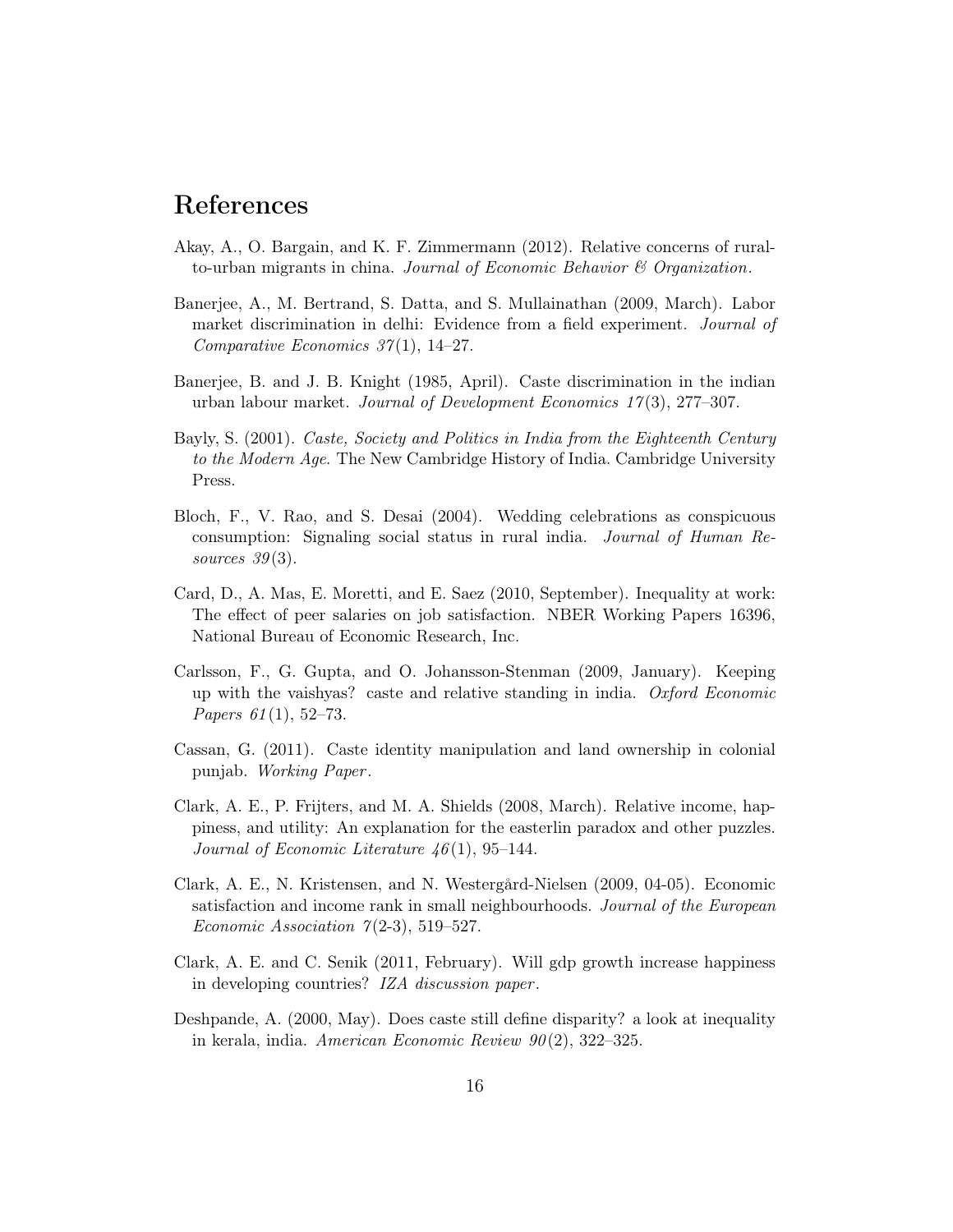- Duesenberry, J. S. (1949). Income, Savings and the Theory of Consumer Behavior. Harvard University Press.
- Ferrer-i-Carbonell, A. (2005, June). Income and well-being: an empirical analysis of the comparison income effect. Journal of Public Economics  $89(5-6)$ , 997– 1019.
- Hirschman, A. O. and M. Rothschild (1973, November). The changing tolerance for income inequality in the course of economic development; with a mathematical appendix. The Quarterly Journal of Economics  $87(4)$ , 544–66.
- Imbert, C. and J. Papp (2011). Government hiring and labor market equilibrium: Evidence from india's employment guarantee. Working Paper .
- Jiang, S., M. Lu, and H. Sato (2011). Identity, inequality, and happiness: Evidence from urban china. World Development.
- Khamis, M., N. Prakash, and Z. Siddique (2010, December). Consumption and social identity: Evidence from india. IZA Discussion Papers 5406, Institute for the Study of Labor (IZA).
- Kingdon, G. G. and J. Knight (2007, September). Community, comparisons and subjective well-being in a divided society. Journal of Economic Behavior  $\mathcal B$ *Organization*  $64(1)$ *, 69-90.*
- Knight, J. and R. Gunatilaka (2011). Does economic growth raise happiness in china? Oxford Development Studies 39 (1), 1–24.
- Linssen, R., L. van Kempen, and G. Kraaykamp (2011). Subjective well-being in rural india: The curse of conspicuous consumption. Social Indicators Research 101, 57–72. 10.1007/s11205-010-9635-2.
- Munshi, K. and M. Rosenzweig (2006, September). Traditional institutions meet the modern world: Caste, gender, and schooling choice in a globalizing economy. American Economic Review 96 (4), 1225–1252.
- Senik, C. (2004, August). When information dominates comparison: Learning from russian subjective panel data. Journal of Public Economics 88 (9-10), 2099–2123.
- Senik, C. (2008, 08). Ambition and jealousy: Income interactions in the 'old' europe versus the 'new' europe and the united states. Economica 75 (299), 495– 513.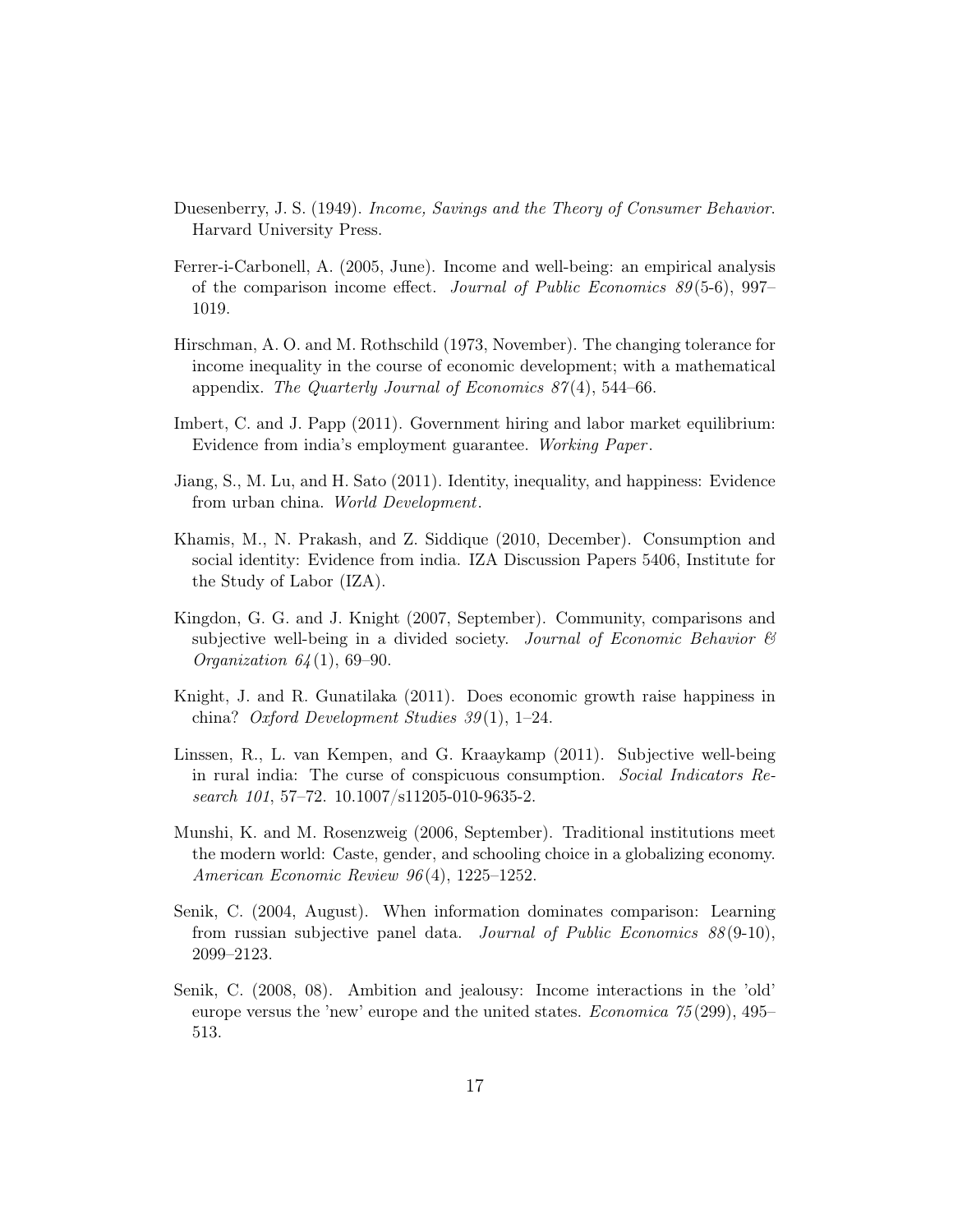Siddique, Z. (2011). Evidence on caste-based discrimination. Labour Economics.

Veblen, T. (1899). The Theory of the Leisure Class. London: Macmillan, George Allen and Unwin.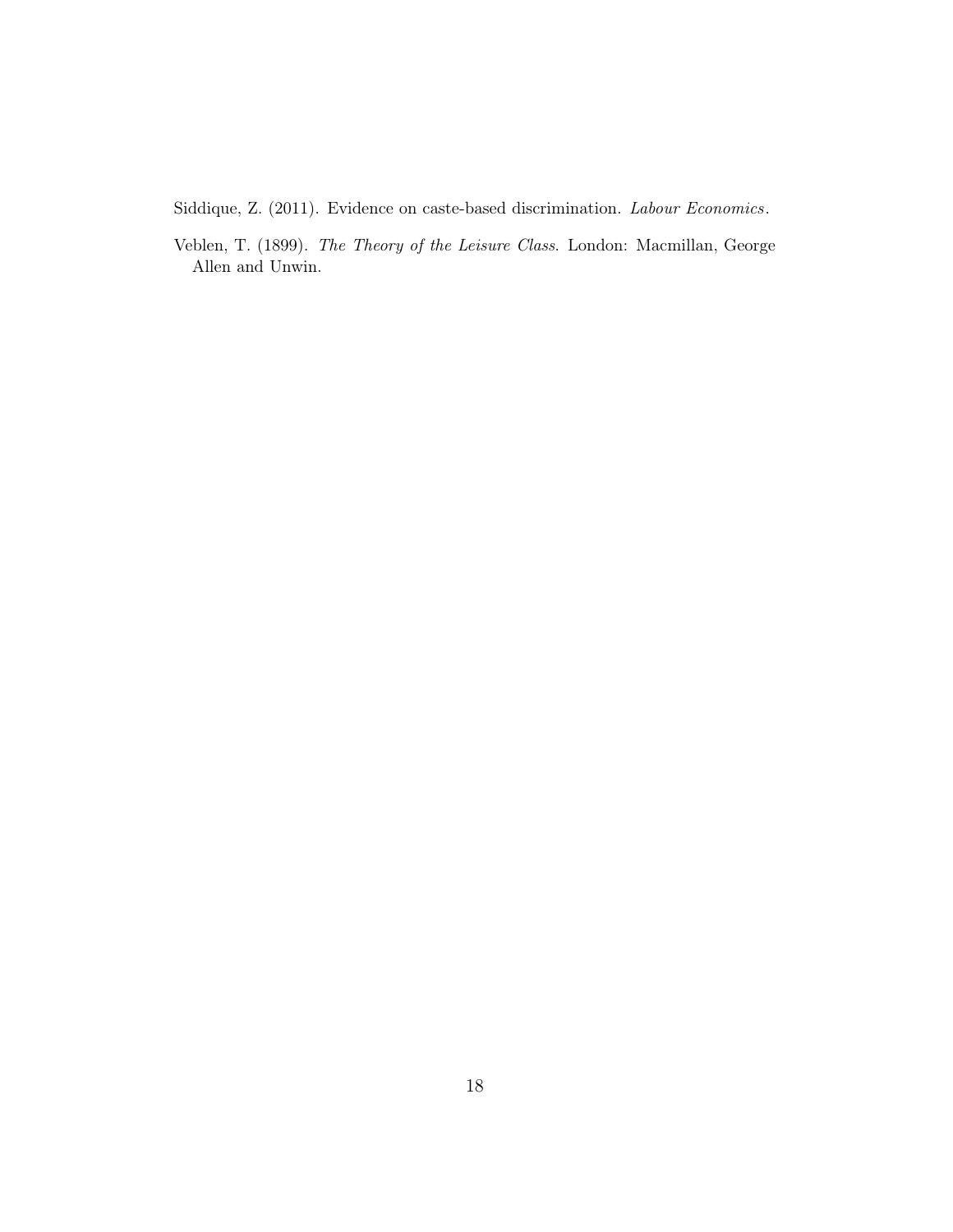## 5 Annexes

### 5.1 Castes' Political Claims and Discrimination

We provide two models explaining castes' political claims and discrimination on the basis of relative utility. These models show as simply as possible how much caste-related decisions may depend on the structure of the relative utility function – that is, on the relative magnitudes of the coefficients of  $\beta_y$ ,  $\beta_c$  and  $\beta_r$ .

#### 5.1.1 Model 1: Castes' Political Claims

Demands for positive discrimination constitute a major political fact in India. In a relative utility framework, however, this type of group dynamics does not always emerge. Consider a policy that increases homogeneously consumption in a given caste; consider a member i of this caste. On the one hand, i benefits from this policy, as it directly increases her consumption. On the other hand, this policy also increases the rest of the castes' consumption, which will increase  $i$ 's feeling of relative deprivation (envy). When this latter phenomenon is too strong, the overall effect of this policy on i's well-being is negative. A caste will thus demand for a new policy only when this policy's net impact is positive for a large enough share of its members.

In this model, the members of a given caste vote to decide whether or not they demand for a new policy. The majority rule applies. The policy has a uniform impact on the consumption (it increases consumption by a same amount for all). Utility is:

$$
U_i = \beta_y ln(y_i) + \beta_c ln(y_{\text{case}_i}) + \beta_r ln(y_{\text{rival}_i})
$$

Consistently with the rest of this article,  $y_{\text{case}_i}$  is the median expenditure level in  $i$ 's caste (or alternatively in the subgroup of the caste i compares to). We denote this median  $m_c$ .

A policy increasing both this  $m_c$  and  $y_i$  by the same amount increases i's wellbeing whenever

$$
\frac{\partial \beta_y ln(y_i)}{\partial y_i} + \frac{\partial \beta_c ln(m_c)}{\partial m_c} > 0
$$

$$
\Leftrightarrow \beta_y \frac{1}{y_i} + \beta_c \frac{1}{m_c} > 0
$$

Assume this relation to be true for the median voter  $(y_i = m_c)$ . If  $\beta_y > 0$  (resp.  $\beta_y < 0$ , resp.  $\beta_y = 0$ , then this relation is obviously also true for all those for whom  $y_i < m_c$  (resp.  $y_i > m_c$ , resp. everyone). That is, if the median voter votes for this policy, at least 50% of the caste does the same.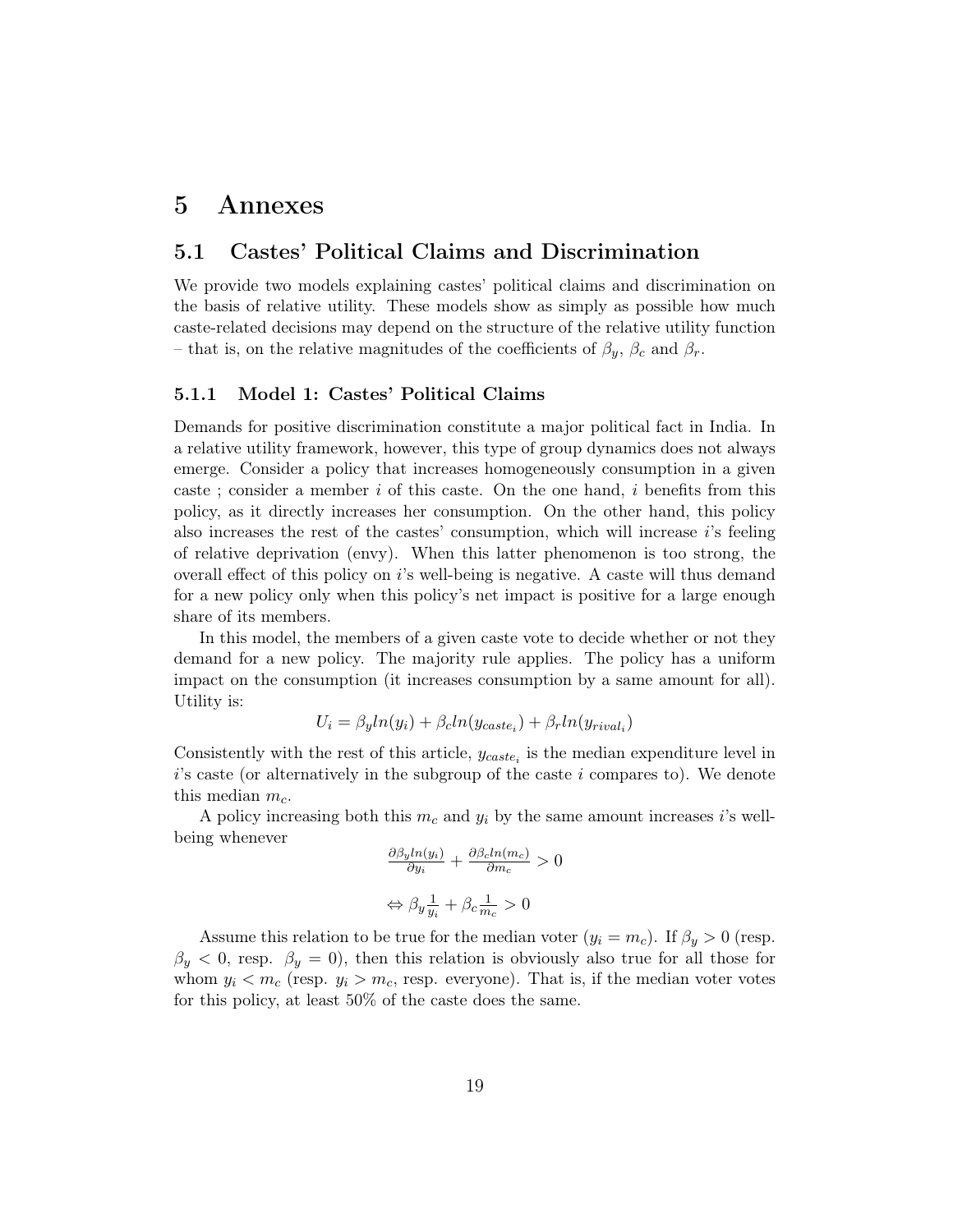Thus, the majority votes for this policy whenever

$$
\beta_y \frac{1}{m_c} + \beta_c \frac{1}{m_c} > 0
$$
  

$$
\Leftrightarrow \beta_y + \beta_c > 0
$$

When  $\beta_y + \beta_c > 0$ , demands for caste-based policies may thus appear. The more positive  $\beta_y + \beta_c$  is, the bigger the share of the population in favour of the considered policy.

#### 5.1.2 Model 2: Taste for Discrimination

Relative utility may also explain discrimination. Discrimination appears whenever someone prefers to hire / buy something to / work with someone from his caste than to do the same with someone from a rival caste, ceteris paribus.

In this model, agent i may choose to interact with someone and get a reward  $\Pi$ , or not to interact at all and get no reward. We write  $D = 1$  if agent i decides to interact, and  $D = 0$  else.

When  $D = 1$ , individual i has to choose between two persons. They both have the same characteristics, but one belongs to i's caste, while the other comes from a rival caste. The person with whom  $i$  decides to interact with gets a reward  $w$ .  $D_c = 1$  if i choose to interact with the member of his caste,  $D_c = 0$  else. Agent i's utility thus is:

$$
U_i = D\left[\Pi + D_c\beta_c \ln(w) + (1 - D_c)\beta_r \ln(w)\right]
$$

 $D = 1$  whenever  $\Pi + \beta_c ln(w) > 0$  or  $\Pi + \beta_r ln(w) > 0$ . Obviously, i prefers to interact with the member of his own caste when

$$
\beta_c \ln(w) > \beta_r \ln(w)
$$
\n
$$
\Leftrightarrow \beta_c > \beta_r
$$

in which case  $D_c = 1$ .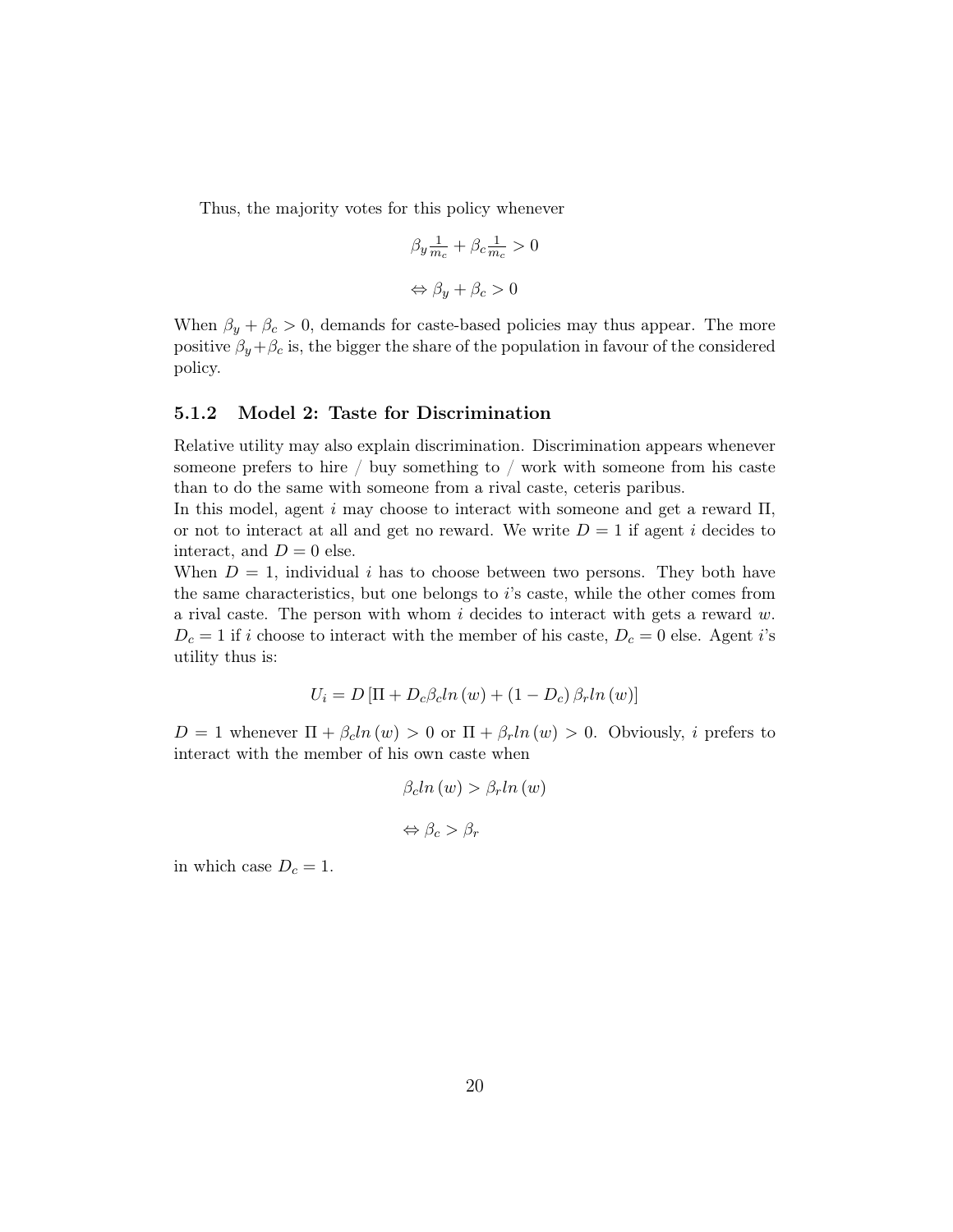### 5.2 Data

We provide here a longer description of the two data sets used throughout this article, and compare the basic statistics obtained in the two datasets.

#### 5.2.1 SPSL database

The Global Center of Excellence program of Osaka University has gathered information on individual's happiness, monthly expenditure levels, castes, educational attainments, and so forth in its "Survey on Preferences toward, and Satisfaction with, Life." These panel data have been collected via in-person surveys, covering six of the ten biggest Indian cities ; Delhi, Mumbai, Bangalore, Chennai, Kolkata, and Hyderabad. The survey has been conducted in January 2009, 2010 and 2011, covering 1 857, 1 283, and 1 000 respondents respectively. The number of observations usable for regressions will be smaller due to missing information in survey answers, or due to inconsistent answers across the waves.

The data has been collected accordingly to the following design. Each city has been divided into four areas. From each area, we picked up 15 residential sections randomly. Native investigators have been sent to survey five subjects in each residential sections in face-to-face interview. Investigators were free to chose to which door to knock, but they were required to meet two rules: (i) they could not examine a subject living next to the other subjects, (ii) in the collected data set the distributions of gender and age category should be as designed. Regarding the surveys in 2010 and 2011, interviewers went back to the subjects' places if they had not moved

#### 5.2.2 NSSO Employment and Unemployment survey

The NSSO "Employment and Unemployment survey" is a large, nation-wide and representative survey driven by the NSSO (National Sample Survey Office). This survey is part of a larger survey program, the National Sample Survey, initiated by the Indian government in 1950. This Employment and Unemployment survey takes place roughly every two years.

For the purpose of the present study, we make use of two successive Employment and Unemployment surveys, respectively conducted through the 64th and 66th round of the National Sample Survey. The first took place from July 2007 to June 2008, and the second from July 2009 to June 2010. They collected information on about 570.000 individuals (125.000 households) and 460.000 individuals (100.000) respectively. Even though this is not formally implemented through quarterly stratification, the sampling is designed to be representative at the quarterly level in areas as big as the cities we have at hand (Imbert and Papp (2011)).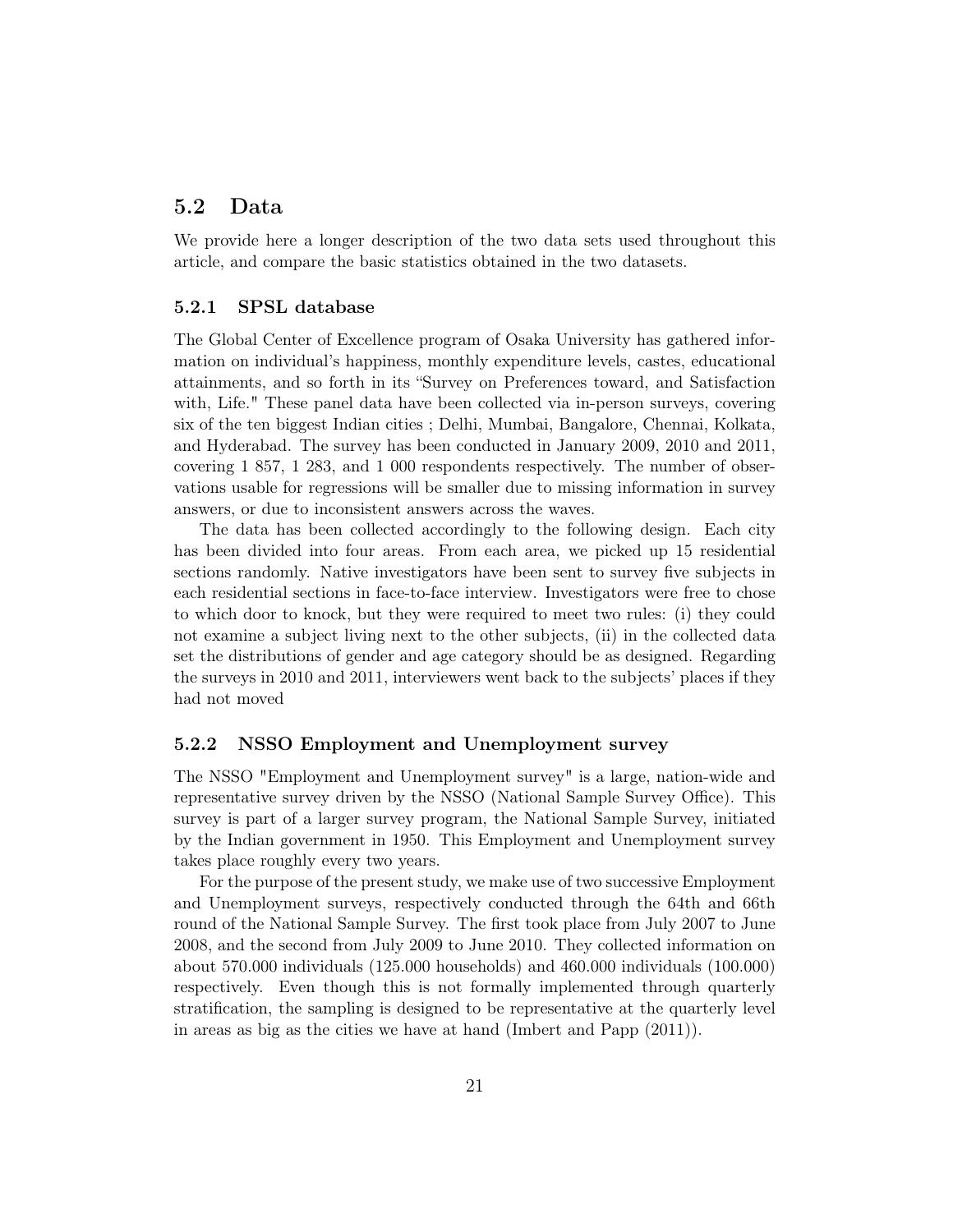Remark that the 64th and 66th rounds of the NSS both contained also a "Consumer Expenditure survey". Both the Employment and Unemployment survey and the Consumer Expenditure survey are representative, but the Consumer Expenditure survey also contains detail about each item the household may have consumed. As a counterpart, the size of the sample is considerably smaller (240.000 individuals in 2007-2008 ; 140.000 individuals in 2008-2009) .For that reason, and as detailed data about consumption are not required, we preferred to use the Employment and Unemployment survey.

#### 5.2.3 Comparative statistics – NSS and SPSL

Table 6 compares the ODB and NSS samples with respect to the main population characteristics we are interested in <sup>18</sup>.

The median level of household expenditure is quite similar in both samples. The caste distribution in the SPSL appears to be partly imbalanced, with the share of the Scheduled Tribes as a source of concern: they represent 8.33% of the SPSL, and 1.26% of the NSS. The distribution of education is not equal in both samples, but there is no clear shift of general education between them. The sample from the SPSL also appears to be older.

To recover the parameters from the utility function, a perfect representativeness of the sample answering the happiness question is not necessary. The sample used should however resemble the general population reasonably enough to avoid getting a result fallaciously driven by an over-represented sub-population. This is the worry we could have about the Scheduled Tribes, who are clearly over-represented in our sample. For that reason, we test the robustness of our result to the exclusion of these respondents in section 3.3.

<sup>&</sup>lt;sup>18</sup>We restrict the NSS sample to individuals matching the SPSL restrictions: only people older than 20, and living in one of the 6 cities studied in the ODB. For the sake of simplicity, we compare the ODB with the last wave of the NSS.

In the ODB, the sampling procedure is designed to be random at the city level. The number of individuals drawn in each city is however the same by design. To enforce comparability with the NSS, we thus weight each observation accordingly to the share of its city among the 6 cities the respondents live in.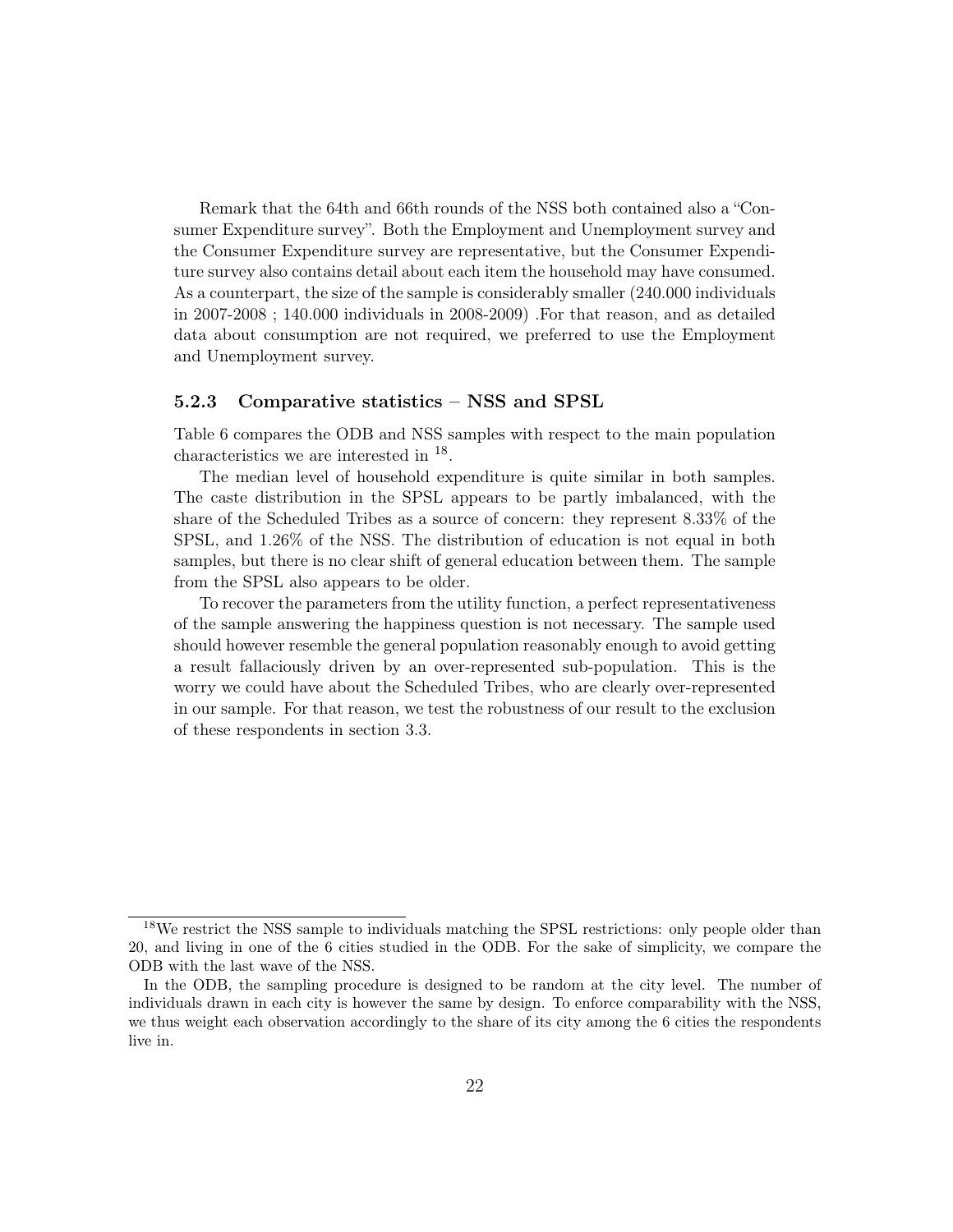|                                            | <b>NSS 66</b> | <b>SPSL</b> |
|--------------------------------------------|---------------|-------------|
| Caste $(\%)$                               |               |             |
| Other Backward Castes                      | 30.06         | 26.39       |
| Scheduled Castes                           | 13.66         | 15.09       |
| Scheduled Tribes                           | 1.26          | 8.33        |
| Neo-Buddhists                              |               | 1.42        |
| General Population                         | 55.02         | 48.77       |
| Education $(\%)$                           |               |             |
| Illiterate                                 | 12.80         | 12.84       |
| Literate, formal schooling $\lt 4$ years   | 4.71          | 1.34        |
| Primary                                    | 9.73          | 6.80        |
| Middle/upper primary                       | 14.73         | 24.07       |
| Secondary/higher secondary                 | 31.44         | 31.24       |
| College, but not graduate                  | 1.74          | 5.91        |
| Graduate and $+$                           | 24.86         | 17.81       |
| Age category $(\%)$                        |               |             |
| $20 - 30$                                  | 31.66         | 18.96       |
| 31-44                                      | 33.25         | 32          |
| $45+$                                      | 35.09         | 49.04       |
| Median household expenditures (real, 2005) | 5803          | 6083        |

Table 6: Descriptive statistics, NSS66 & SPSL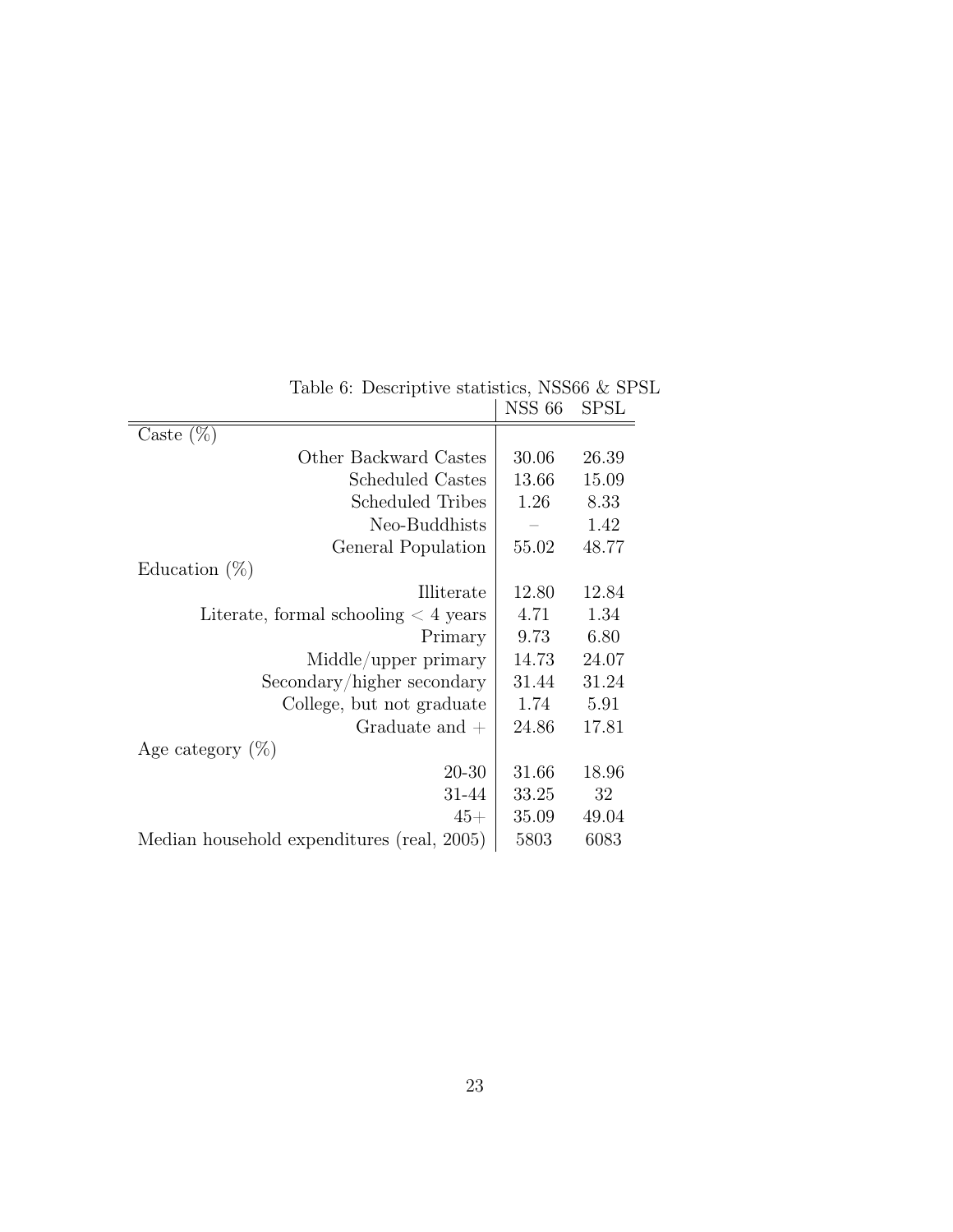### 5.3 Commenting the usual set of regressors

This subsection comments at length the coefficients obtained in table 1.We will mostly comment the pooled OLS results here, since socio-demographic characteristics hardly vary during a 3-years time span.

As expected, log real household expenditure has a positive and very significant impact. As compared to being illiterate, education improves monotonically wellbeing.

The case of the labour force status is of interest. Everything being kept equal (household expenditure included), any situation appears to be better than working, except being "housewife or househusband" (97.6% of people belonging to this category being actually women). The difficult working condition in developing countries certainly drive much of this result. Astonishing however is the impact of "not working": it appears to be widely preferable not to work (without being housewife/husband) than to be a worker. On this topic, it must however be emphasised that this status is not equivalent to the fact of being unemployed, that not working but looking for an occupation. In the Hindi version questionnaire, for instance, this answer literally relates to the fact of not working. Since women are over-represented in this category (70%, while they represent only 52% of the sample), we hypothesised that most of these people are women at the head of the household, with another women doing the housekeeping tasks for her (daughter, daughter-in-law, ...); they thus can declare not to be working, instead of declaring they are housewives. When running this regression separately for men and women, it indeed appears that whereas being "not working" has a significant and positive impact for women, it has a negative insignificant impact for men.

Having between one and three children does not affect happiness, as compared to having no child. Having more than three children, however, significantly decreases happiness. This pattern is pretty similar to the pattern observed in developed countries. The rest of the family status variables surprisingly does not seem to have any significant impact. Age and gender also appear to have no significant impact. On the contrary, both the living place and the year have strong effects on well-being.

### 5.4 Replicating the analysis in pooled OLS